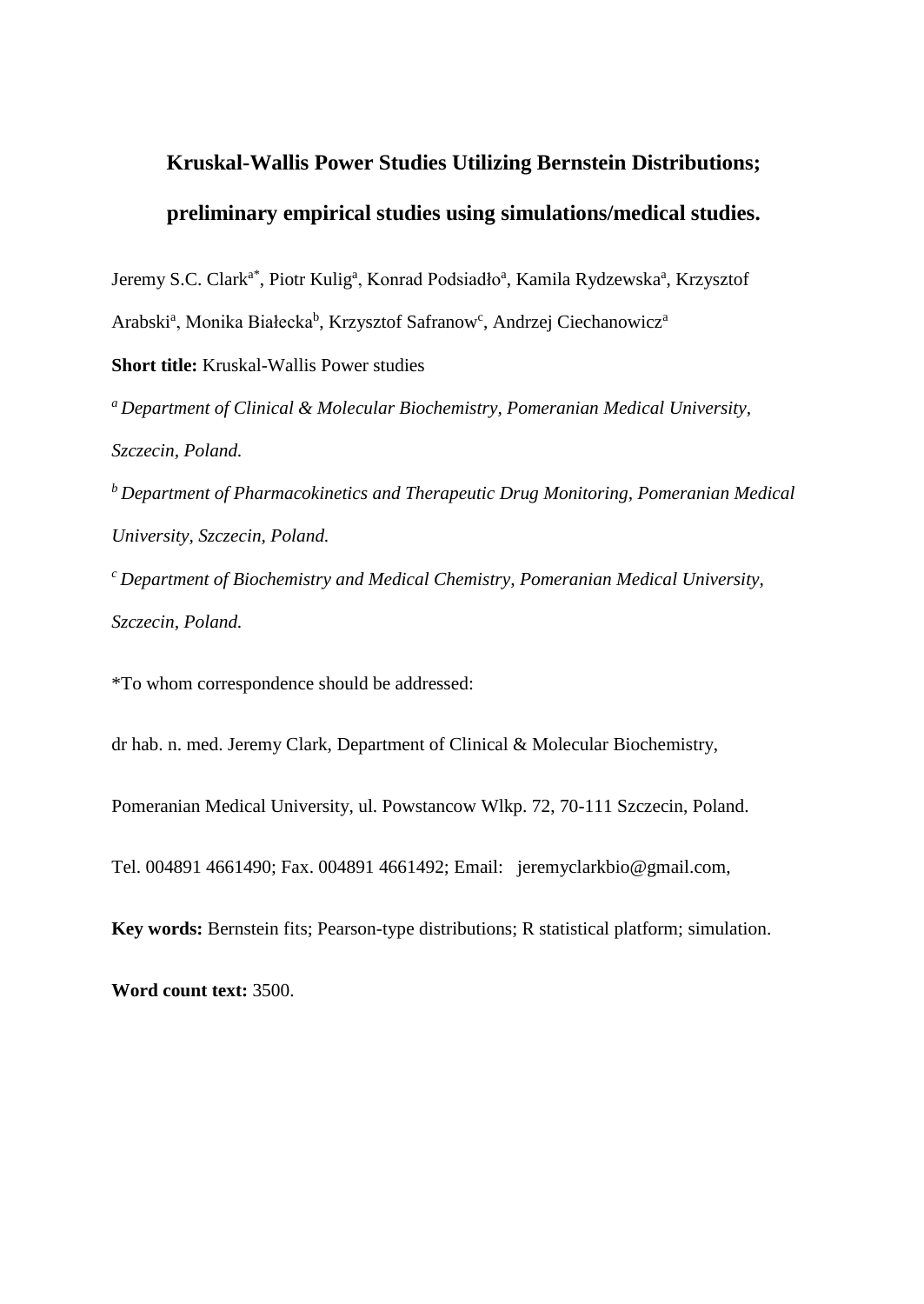# **Acknowledgments.**

We would like to thank the National Sleep Research Resource for provision of data via data access and user agreement NSRR R24 HL114473: NHLBI. We would like to thank Prof. Torsten Hothorn (University of Zurich, Switzerland) for advice concerning power studies, Tomasz Prystacki and Leszek Domański for the provision of data; and Martin Becker for provision of coding (for empirical Pearson type sampling) for production of simulation data.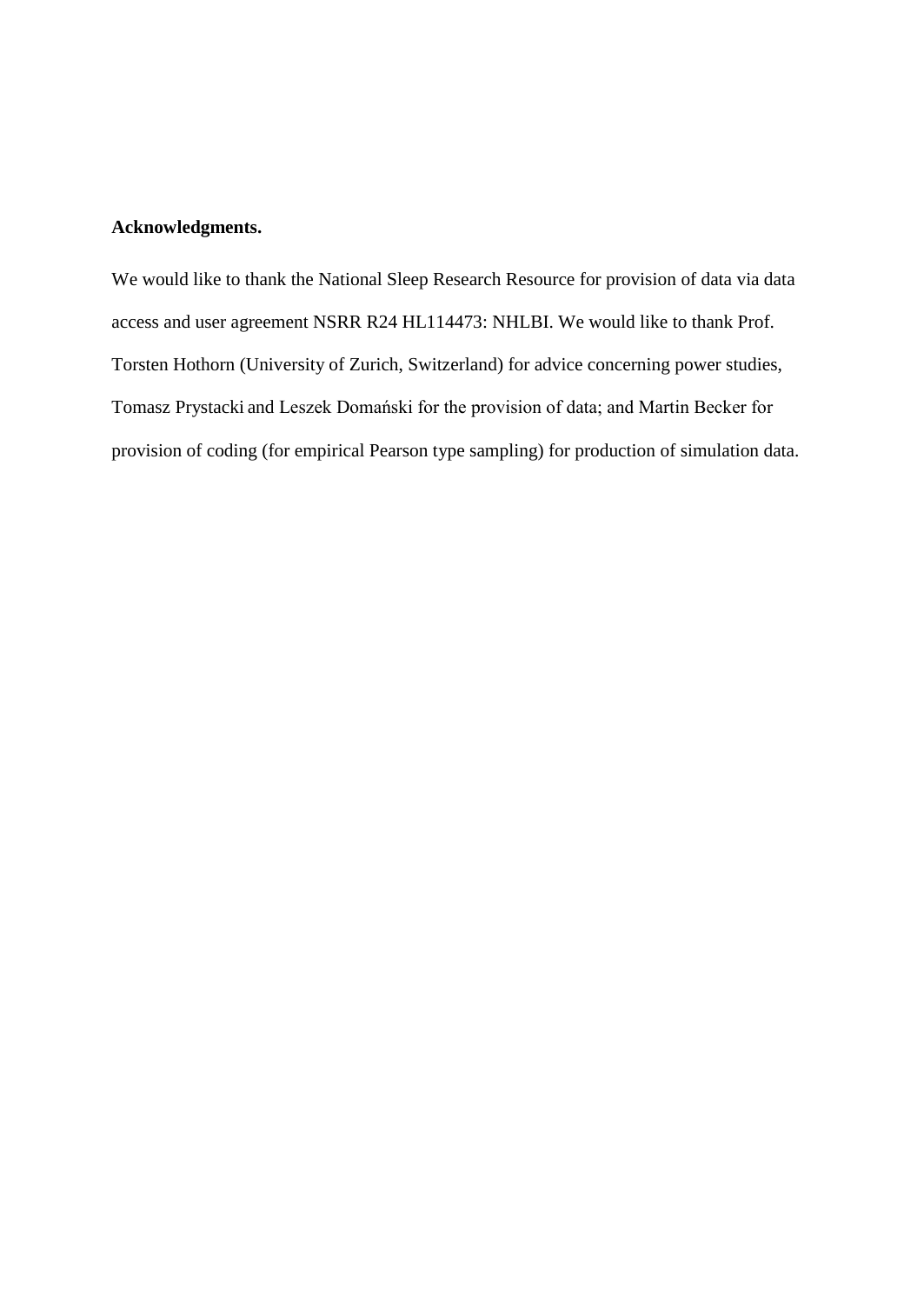### **ABSTRACT.**

Bernstein fits implemented into R allow another route for Kruskal-Wallis power-study tool development. Monte-Carlo Kruskal-Wallis power studies were compared with measured power, with Monte-Carlo ANOVA equivalent and with an analytical method, with or without normalization, using four simulated runs each with 60-100 populations (each population with N=30000 from a set of Pearson-type ranges): random selection gave 6300 samples analysed for predictive power. Three medical-study datasets (Dialysis/systolic blood pressure; Diabetes/sleep-hours; Marital-status/high-density-lipoprotein cholesterol) were also analysed. In three from four simulated runs (run\_one, run\_one\_relaxed, and run\_three) with Pearson types pooled, Monte-Carlo Kruskal-Wallis gave predicted sample sizes significantly slightly lower than measured but more accurate than with ANOVA methods; the latter gave high sample-size predictions. Populations (run\_one\_relaxed) with ANOVA assumptions invalid gave Kruskal-Wallis predictions similar to those measured. In two from three medical studies, Kruskal-Wallis predictions (Dialysis: similar predictions; Marital: higher than measured) were more accurate than ANOVA (both higher than measured) but in one (Diabetes) the reverse was found (Kruskal-Wallis: lower; Monte-Carlo ANOVA: similar to measured). These preliminary studies appear to show that Monte-Carlo Kruskal-Wallis power studies based on Bernstein fits might perform better than ANOVA equivalents in many settings (and provide reasonable results when ANOVA cannot be used); and both Monte-Carlo methods appeared considerably more accurate than the analysed analytical version.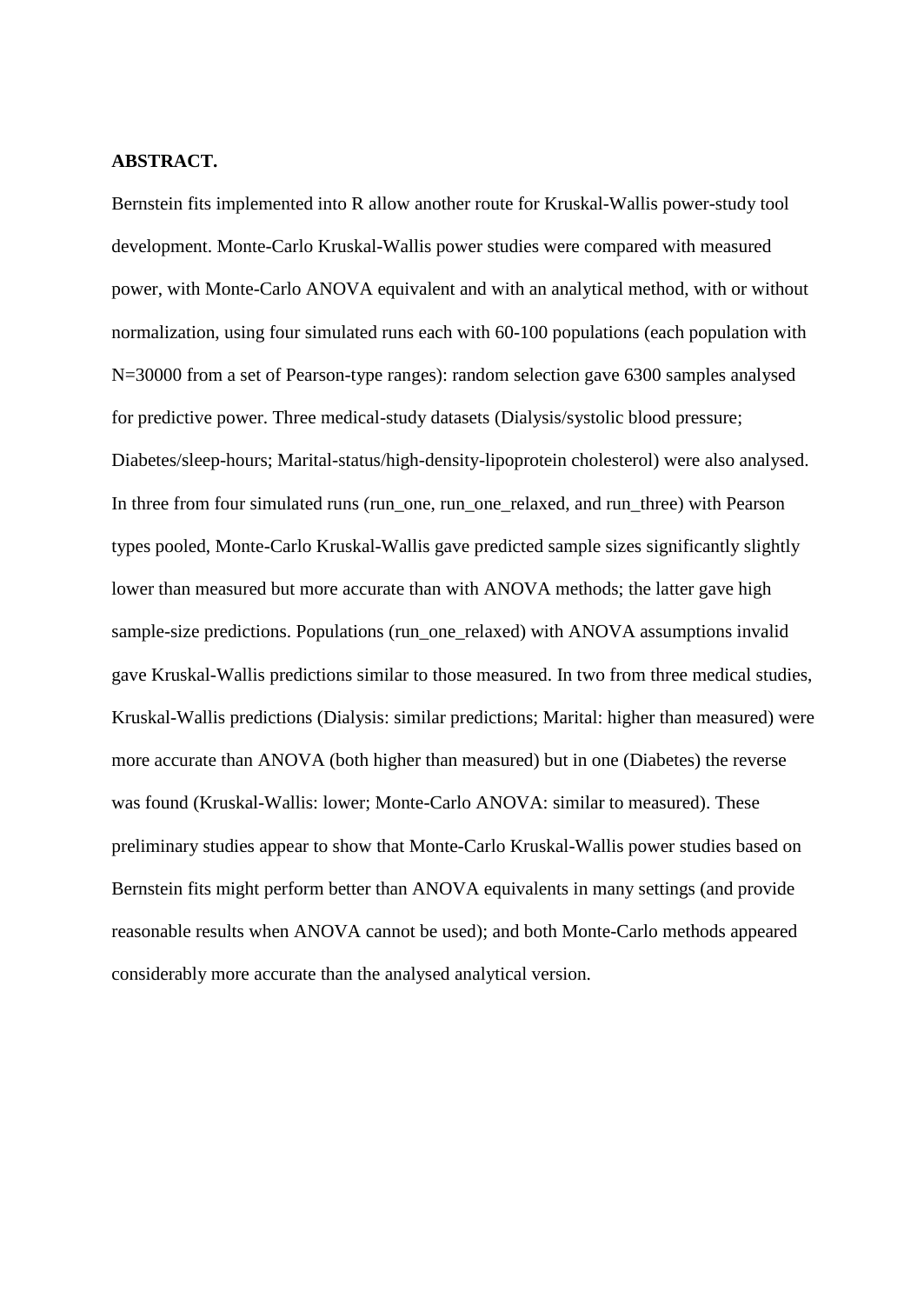## **INTRODUCTION.**

There are few freely available methods for power analysis using Kruskal-Wallis tests. Some authors have suggested estimation of power and sample size using permutation methods, i.e. generating random datasets of a prespecified distribution with given input parameters. Using permutation, Hecke (2012) compared simulated populations with normal, lognormal and chisquared distributions and found that Kruskal-Wallis tests compared favorably with analysis of variance (ANOVA) and it has been known for a long time that, if medians are to be tested, the Kruskal-Wallis test is competitive to the *F*-test (Feir-Walsh and Toothaker, 1974).

Many alternative methods have been proposed. Mahoney and Magel (1996) tested four underlying continuous distributions that possessed various location configurations to estimate power for Kruskal-Wallis analyses utilizing bootstrapping techniques to produce power estimates based on empirical cumulative distribution functions. The preferred configuration (the extended average X and Y method) was reliable for three groups (for more groups power was believed to be overestimated).

For continuous data, Fan et al. (2011) did not pursue the average X and Y method, but proposed and tested alternatives methods: the AdjGeneric method and the shift g method both thought to provide better estimates of power than F tests. The shift g method of Fan et al. (2011) has, as far as we know, not been implemented in R. In 2012, Fan and Zhang (2012) extended their work to encompass ordinal data and concluded that their method performed better than various Monte-Carlo methods if the underlying group distributions were not known (sample sizes needed to be larger than 100).

Several aforementioned algorithms have not so far to our knowledge been implemented in the R statistical platform packages and there appears to be no user-friendly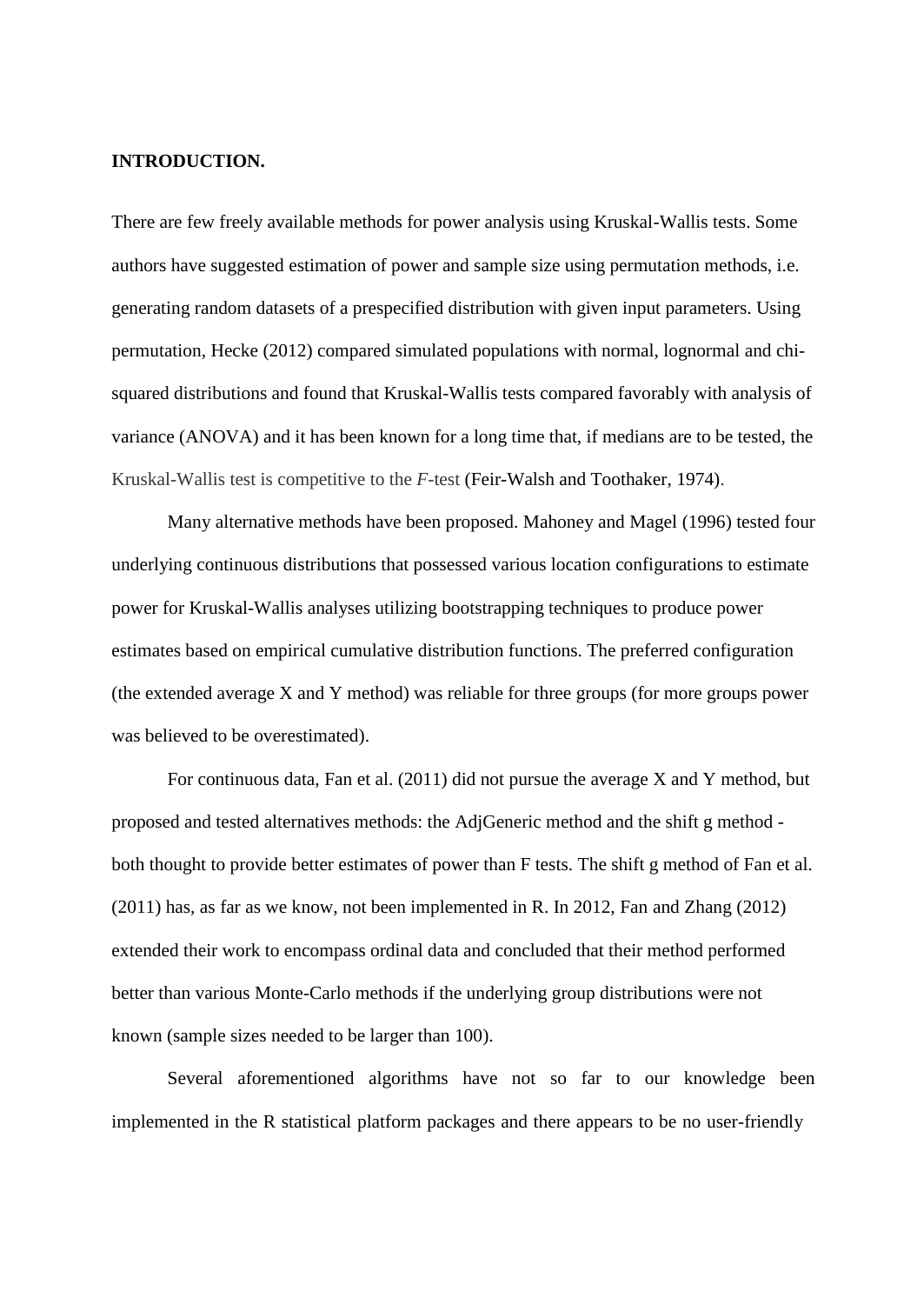tool freely available for the calculation of power and predicted sample sizes which utilizes the Kruskal-Wallis test. There is also the possibility that Monte-Carlo methods, where predicted distributions are created and then sampled at increasing sample size to determine power, might be more accurate than analytical methods. From an initial pilot study with mean differences between three study groups, a power study can use characteristics of these groups to create simulated populations, randomly sample these and estimate sample size for a statistically significant Kruskal-Wallis test difference. The method proposed and implemented utilizes Bernstein distribution fits to pilot study data. For this we rely heavily on the work carried out by Hothorn including the simulation testing of Bernstein fits (Hothorn et al., 2008, 2017).

For simulated studies, up to 180 simulated populations from different Pearson distributions were analyzed, with different skewness/kurtosis combinations, plus populations with one group with normal moments, plus some analyses where ANOVA was performed on transformed data. For assessments with real data, three reasonably sized medical study datasets were analyzed: blood pressure measurements from a retrospective review of dialysis center medical records; number of hours of sleep/diabetes classes from a multi-center epidemiologic study; and HDL-C measurements/marital status from a multi-center cohort study.

For power comparison the created simulated datasets plus the three medical datasets provided "populations" from which initial samples of small size were drawn for "prediction" of sample size needed, and the populations were sampled at increasing sample size to give "measured" actual sample size at required power. Tools for Monte-Carlo Kruskal-Wallis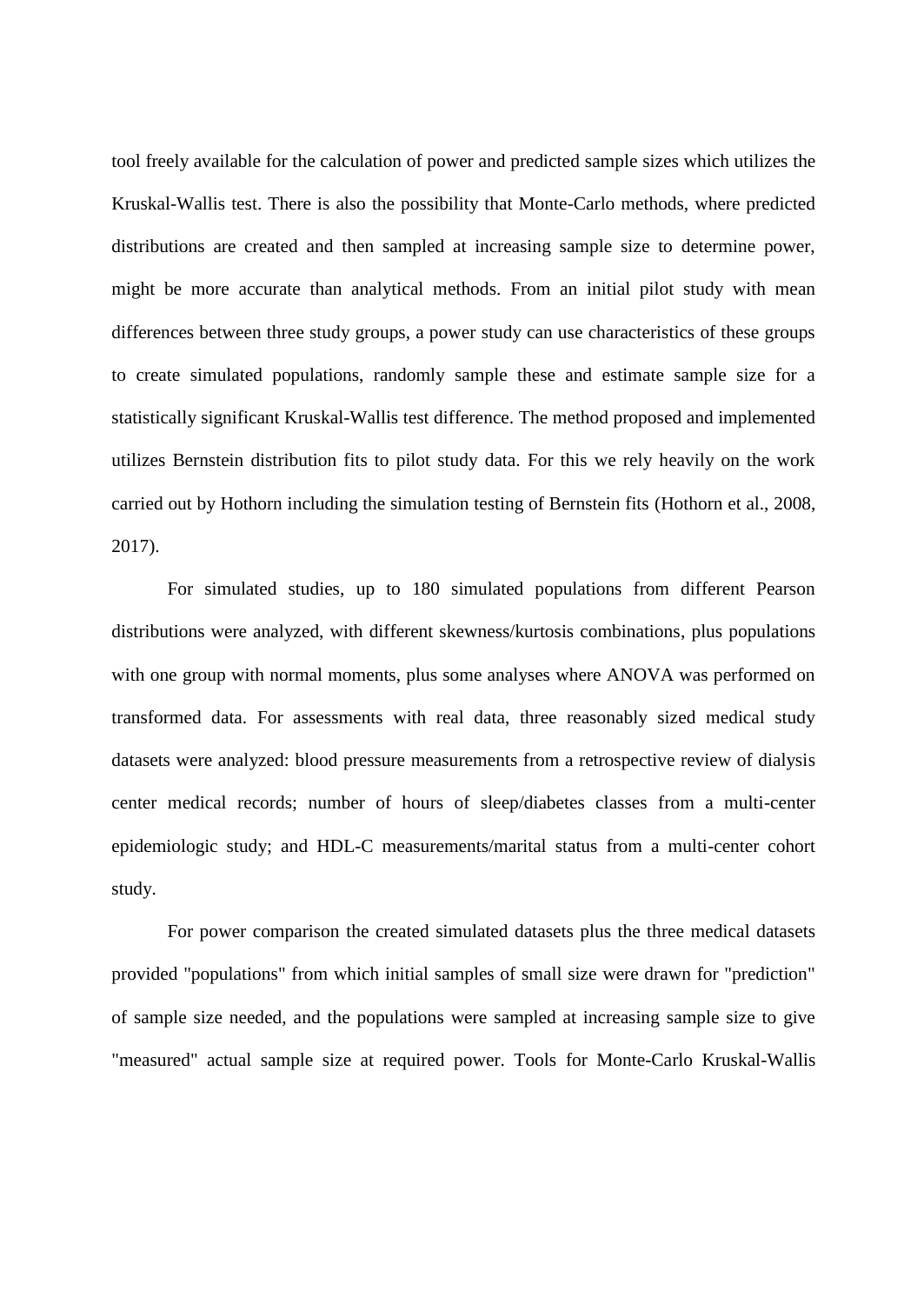power studies utilising Bernstein fits are provided for immediate use (Supplemental Files S7, S8).

The main aim of this paper was to perform comparisons between Monte-Carlo ANOVA, an analytical ANOVA and a Monte-Carlo Kruskal-Wallis power study based on Bernstein fits, and between these and measured power, using simulated datasets of various Pearson types, plus three medical study datasets.

## **METHODS.**

#### **Simulation Studies (S1B\_Simulation\_settings.R).**

Populations for each simulation run were produced with usually 10 000 values for each group and empirically-defined Pearson types (PearsonDS::*rpearson* (Martin and Stefan, 2017)) within tolerance (rather than being drawn from infinite type populations; tolerance coding courtesy of Martin Becker; see Table 1; note that processing was not possible for all types). For each run a particular population variance was applied (Table 1) and mean differences were adjusted to give samples within reasonable time. Instructions for type production were saved in a dataframe "skewdf" and later passed to the list of population dataframes "mydf", in particular note skewdf[ , "ExpectNormal"] had possible values "Norm", "Not-norm" or "KruskalOnly", according to whether it was reasonably possible (within time constraints) to produce samples (or populations) with ANOVA (or ANOVA with transformed variable) requirements, or only with Kruskal-Wallis requirements, respectively. Each population had all groups with the same Pearson type (skewdf1, mydf1), or with one group (G3) with normal moments (skewdf2, mydf2) or population copies of skewdf1/mydf1 with instructions for later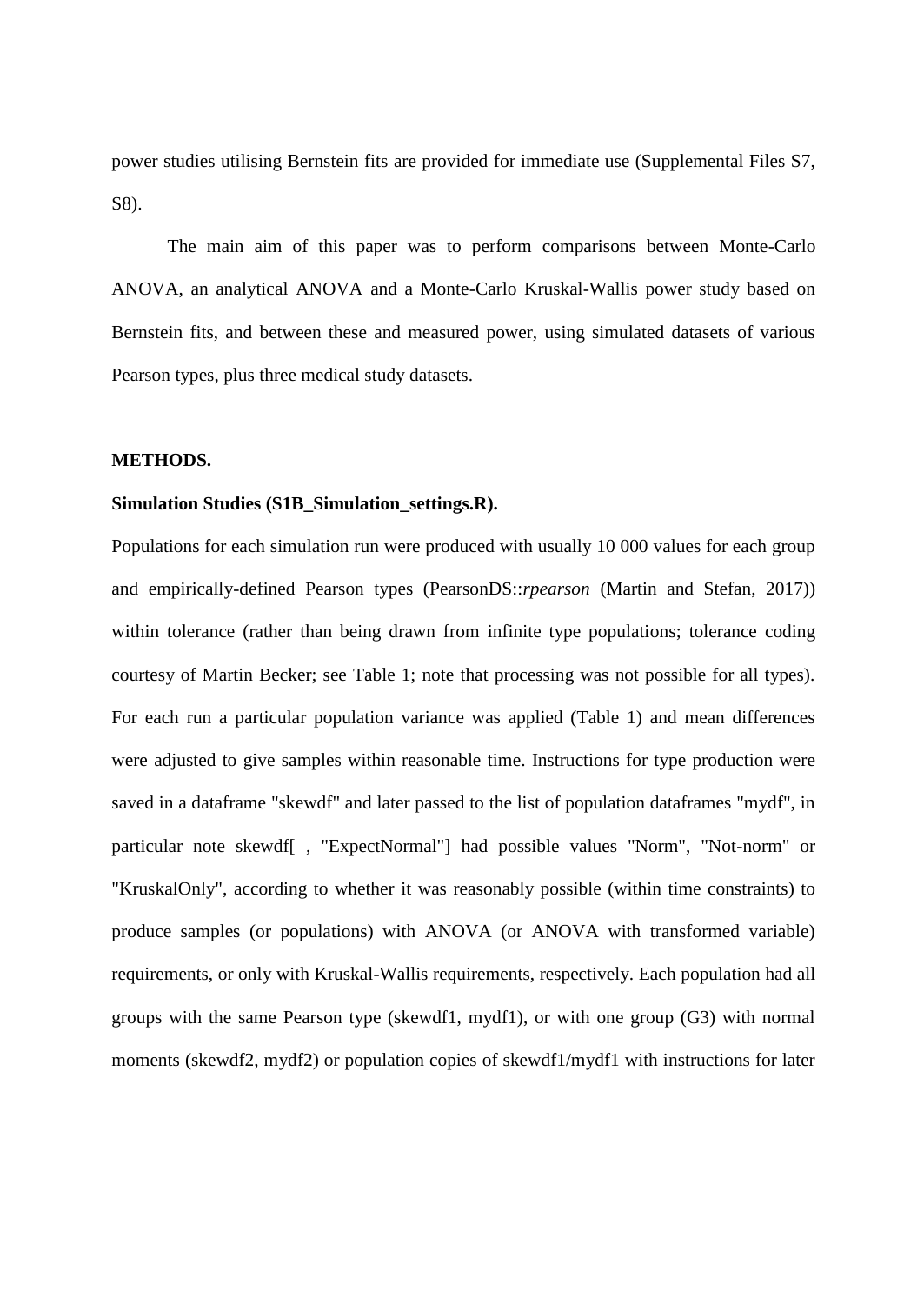normalization (skewdf3, mydf3). skewdf1, skewdf2 and skewdf3 were combined to give skewdf and similarly to give mydf.

Selection criteria for each population were (a) a significant difference (with alphaPOP) by Kruskal-Wallis test between population groups; (b) Kruskal-Wallis power (with alpha) of 100 initialsizeN samples not above "power" (80% or 90%); and (c) for certain population types (ExpectNormal  $=$  "Norm" or "Not-norm") ANOVA power (with alpha) of 100 initialsizeN samples not above "power".

## **Data - Medical Studies.**

Study (1). Dialysis study (run Dial; S1A Dialysis settings.R, S9A Dialysis data.csv). Systolic blood pressure measurements (mmHg;  $N = 15062$ ) with three groups of dialysis centers. Significant differences were previously found among 10 dialysis centers in Poland (Prystacki et al., 2013); here those with highest, medium and lowest blood pressure measurements were deliberately grouped together to give three groups which were statistically significantly different (Supplementary-Files-1,7).

**Study (2). Diabetes study (run\_DIAB; S1C\_DIABETES\_settings.R, S9C\_DiabetesData.csv).** Self-reported number of hours of sleep (h/day;  $N = 13362$ ; parameter "SLPDUR") with three American Diabetes Association diabetes classes (parameter "diabetes2"): 1, no diabetes; 2, pre-diabetes; and 3, treated diabetes; from the Hispanic Community Health Study (https://sleepdata.org/datasets, NHLBI National Sleep Science Resource (Dean et al., 2016); Supplementary-File-2).

**Study (3). Marital study (run\_Mar; S1D\_Marital\_settings.R, S9D\_MaritalData.csv).**  Serum high-density-lipoprotein-cholesterol levels (HDL-C; mg/dL;  $N = 5079$ , parameter "hdl") and marital status (parameter "mstat": 1, married; 2, widowed; 3, divorced/separated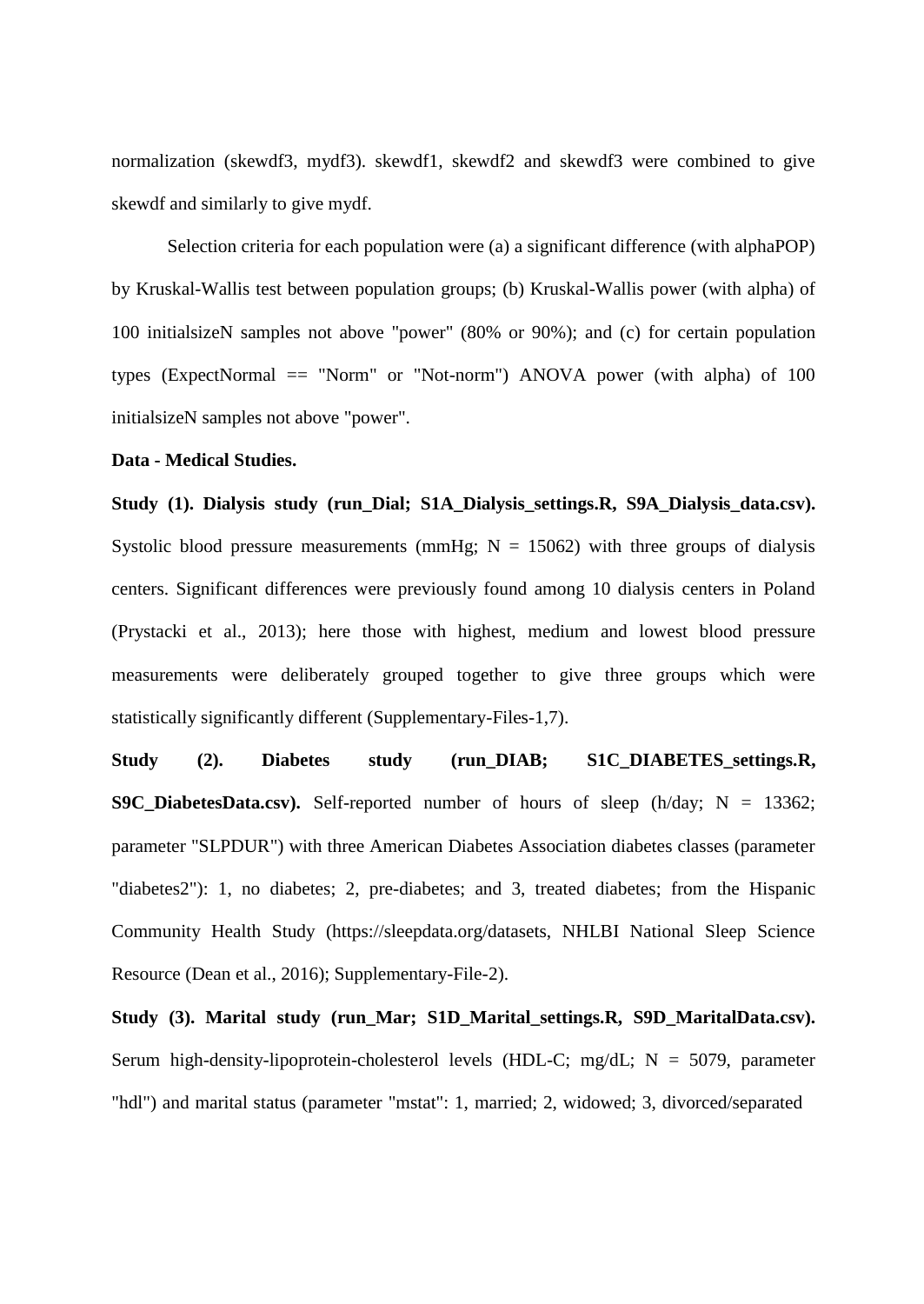(the small categories 4, never married and 8, unknown/refused, were removed); from the Sleep Heart Health Study (https://sleepdata.org/datasets, NHLBI National Sleep Science Resource (Quan et al., 1997); Supplementary-File-3).

## **Coding organisation.**

The S2A\_SAMPLE\_ MASTER.R file was run in R (R 4.0.3 GUI 1.73) to stitch a settings file (see Studies above) with the S2B\_Sample\_Coding\_ section\_2.R file to produce a SampleCoding file which was run on a single processor (e.g. Macbook Air, macOS Catalina 10.15.7, processor 1.8 GHz, memory 5 GB).

In this article "TRIAL" is used to refer to power studies from samples at initialsizeN whereas "MEASURE" is used to refer to measurements of power at increasing sample sizes. To produce many SCRIPT files (each analysing a number of samples) the S2C1\_POWER\_ MASTER.R file stitched the S3\_Load\_Coding.R file to a power coding file (S4\_Power\_Coding\_ parts1and2\_Krus.R, S4\_Power\_ Coding\_part3\_ANOVA.R or S4 Power Coding part4 MEASURE.R). SCRIPT files were either for: part1: Kruskal Wallis TRIAL division method (KRTDIV); part2: Kruskal Wallis TRIAL duplicate method (KRTDUP); part3: ANOVA TRIAL or part4: Kruskal-Wallis MEASURE.

An Eagle Cluster (CPU E5-2697 v3 @ 2.60GHz haswell; Ethernet 100/1000; InfiniBand FDR; Lustre storage; Operating System: CentOS Linux release 7.6.1810) at the Poznan Supercomputing and Networking Center, eagle.man.poznan.pl, Poznan, Poland was accessed using R parallel::*makeCluster* (R Core Team, 2020) and doParallel :: *registerDoParallel* (Microsoft and Weston, 2019) and the SCRIPT file main loop was implemented as a foreach::*foreach* (Microsoft and Weston, 2020) function with set seeds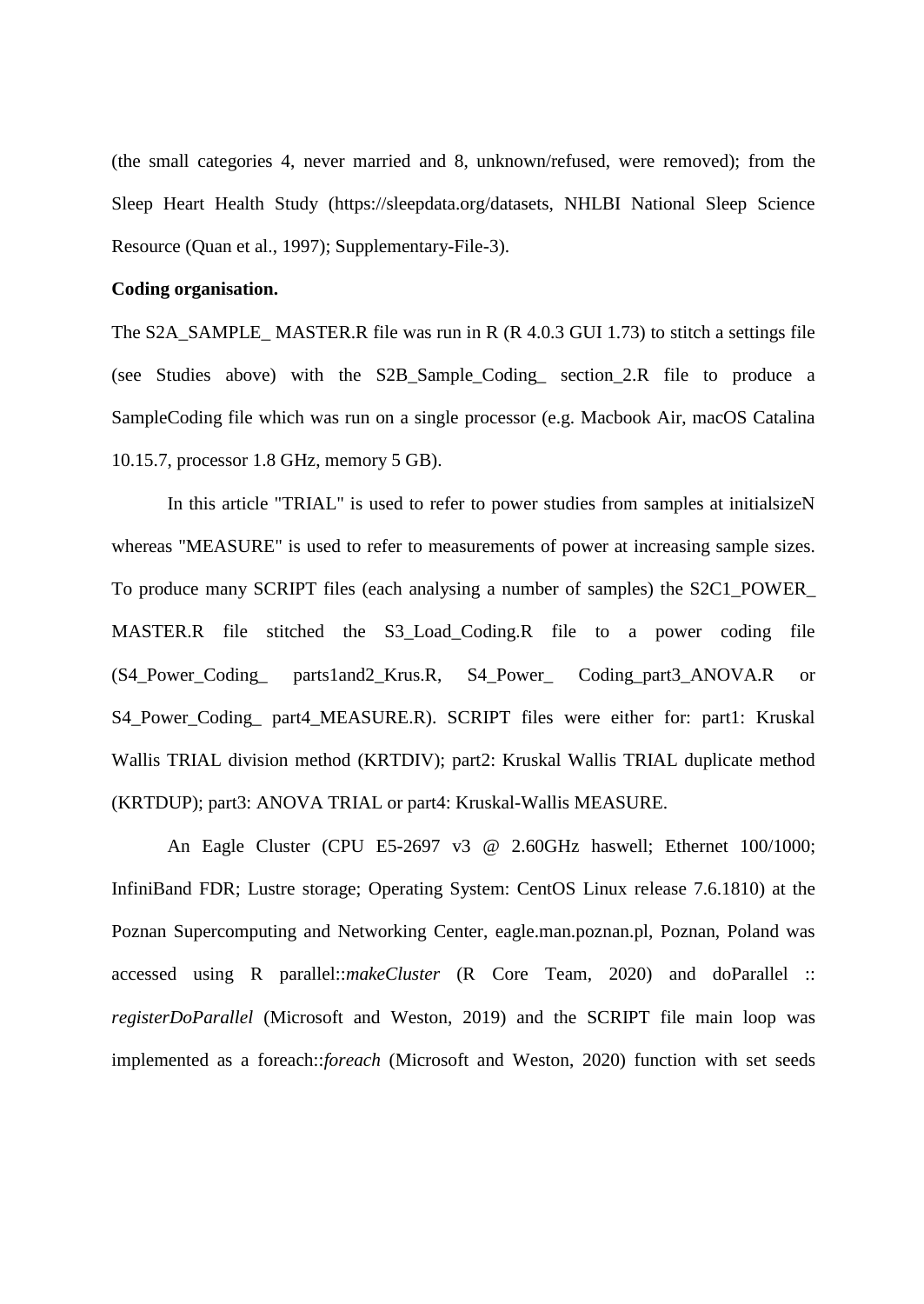distributed using [doRNG] (Renaud, 2020) functions *registerDoRNG*, *.options.RNG* and *%dorng%*.

Samples files, script files, data (for medical studies), and slurm files (e.g. S5\_aaSLURM \_sim\_run\_two\_part2.sl) were passed (using Forklift 3.4.4) to the cluster and run for 4 hours maximum. Occasionally (through timeout or memory failure) it was necessary to run the S2C2\_POWER\_MASTER\_SUBSET.R file to produce SCRIPT files for smaller numbers of samples. Result ("datastore") files were collated using the S6\_Collation\_Coding.R file. Graphics were produced using ggplot2 (Wickham, 2016) (S10\_GRAPH\_NON \_PARAMETRIC.R). All references for R libraries are given at end of S1A.

## **Sample-Selection Coding, S2B\_Sample\_Coding\_ section\_2.R.**

For all studies from each population 10 or 30 samples were created without significant group differences by Kruskal-Wallis test (plus by ANOVA unless relaxed or population skewdf[ , "ExpectNormal"] == "KruskalOnly"). Sample sizes (termed initialsizeN, all groups together) were chosen (arbitrarily) at around 1/3 sample size of that for preliminary measured power of 90%. With skewdf "Norm" samples were normally distributed (R [stats] *shapiro.test*); with skewdf "Not-norm" transformed samples (usually with jtrans::*jtrans* or lamW::*lambertW0*) were normally distributed; with skewdf "KruskalOnly" no requirement for normality was applied. Settings for all runs are found in Table 1.

## **Predicted Sample Sizes (TRIALs).**

For Kruskal-Wallis predicted power, Bernstein distributions were fitted to samples using R [mlt] (Hothorn et al., 2017) functions: *numeric\_var*, *as.basis*, *ctm* and *mlt* (alternative methods internal to the fitting: Duplication (KRTDUP) method: data duplicated or Division (KRTDIV) method: data ranfomly split into two). The distributions were sampled (using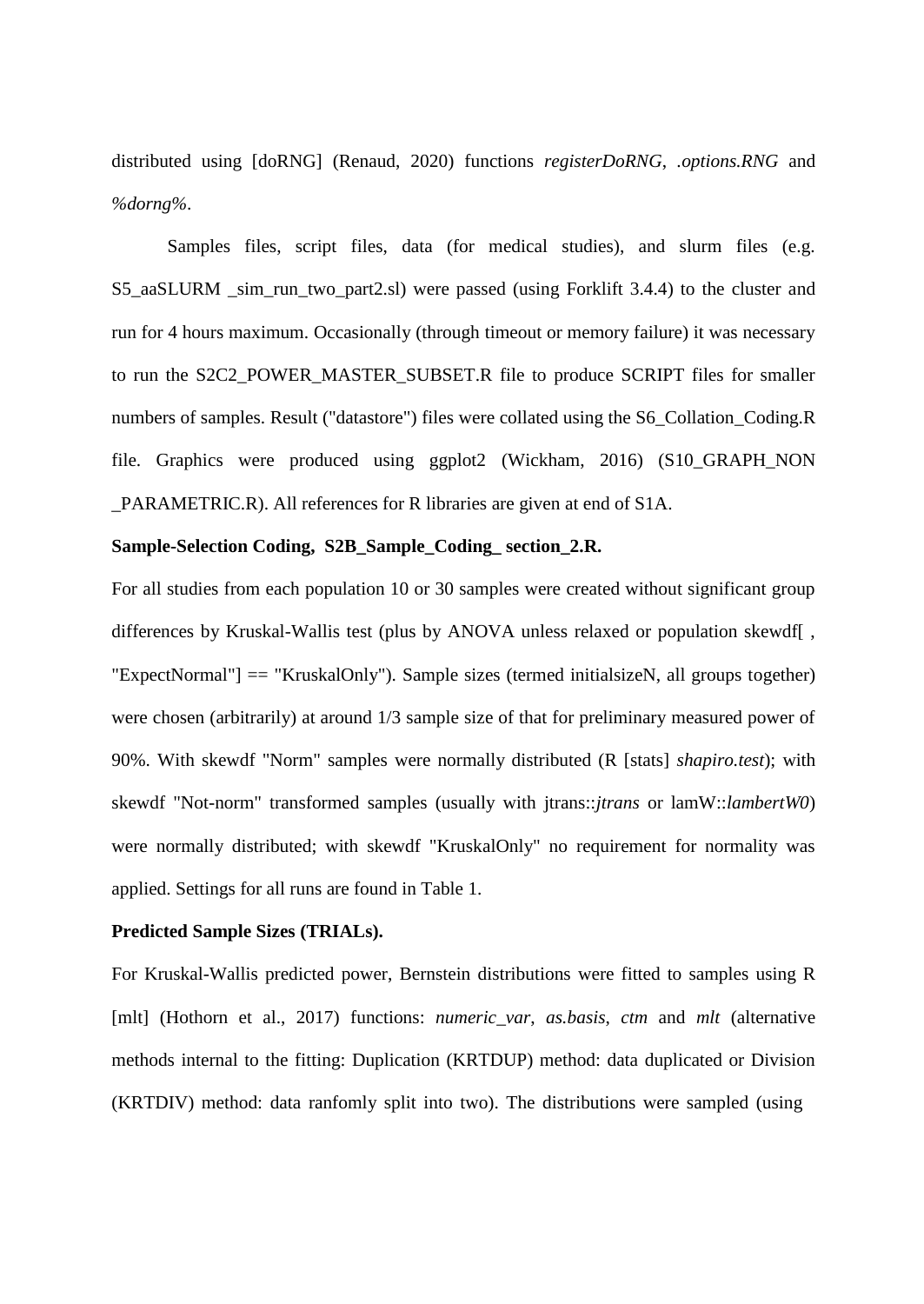*simulate*) at increasing sample sizes (starting from initialsizeN+1) until required power. For ANOVA (with White adjustment) predicted power, normal distributions were fitted and sampled. Effect sizes used Vargha and Delaney's A statistic.

#### **Actual Power (MEASURE).**

Actual sample sizes needed to obtain a particular power were estimated by analysing random samples at increasing sample size (starting with samplesizeN+1). As with the Trials the samples drawn had the same (rounded) proportions as in the population.

**Analytical.** Analytical ANOVA power used stats::*power.anova.test*; coding in S4\_Power\_Coding\_part4\_MEASURE.R.

**Statistics.** All tests were two-tailed. Alpha for the Medical studies set at 0.05. Differences between ANOVA and Kruskal-Wallis "trial" or "measured" power were determined using Brown-Mood median tests. Non-parametric aligned rank transform was also used to compare parameters (TRIALs, MEASURE, Analytical) and results are given in S10\_GRAPH\_NON\_PARAMETRIC.R or S12\_Medians\_Moods.R. (Note that parametric comparisons were also attempted: Poisson, negative binomial and zero-inflated models, but these failed mostly due to excessive overdispersion.)

**Code availability.** All code is provided.

**Data availability.** Simulation studies: sample (mydfsample) values are stored in datastore files, which also give many other statistics, in Supplemental files S3B....datastore\_noPOP.RData. Dialysis Study (1): S9A\_Dialysis\_data.csv, numeric population values also given in S3A\_Dialysisrun\_Dial\_datastore.RData; Diabetes Study (2): the Hispanic Community Health Study from https://sleepdata.org/datasets, NHLBI National Sleep Science Resource (Dean et al., 2016); parameters "diabetes2" and "SLPDUR". Marital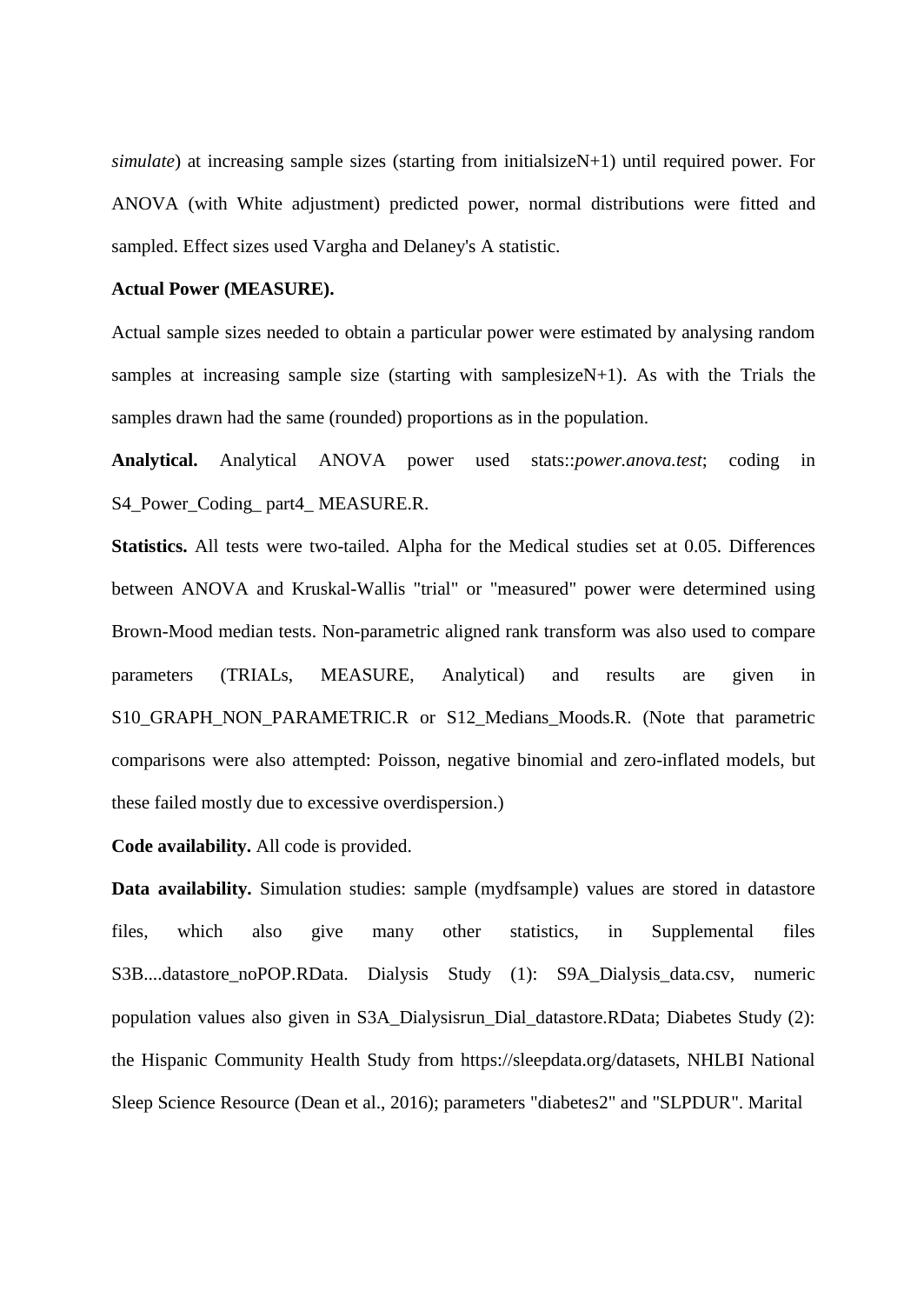Study (3): the Sleep Heart Health Study; as for (2), parameters "hdl" and "mstat". All coding and Supplemental files are found at https://github.com/ Abiologist/Power.git (or via arxiv: 110.11676v1).

#### **RESULTS.**

The main results from simulations studies are shown in Table 2 and Figs 1:4 which can be generated by running S10\_GRAPH\_NON\_PARAMETRIC.R. The two internal methods (duplication, KRTDUP or division, KRTDIV) for Monte-Carlo Kruskal-Wallis prediction gave similar results for all analyses and only KRTDIV is shown in these Figures. The three prediction methods KRTDIV, Monte-Carlo ANOVA (ANT) and analytical ANOVA power (Analytical) were compared with measured power from ANOVA (ANM) and/or Kruskal-Wallis (KRM). The best methods were presumed to be those with medians most similar to KRM and ANM (ANM gave very similar distributions to KRM but failed more often; note that modes shown in Supplemental Figures can be deceptively different from medians or means).

From simulated run\_three (Figs 1, OR1) with variance 20, group means  $\sim$ 98 to  $\sim$ 100, Pearson types 0 and VII (Table 2), KRTDIV pooled results (from all Pearson distributions) gave a median predicted sample size (all values in this section: median + median absolute deviation) of 221  $\pm$  70 which was 8% lower that for measured power (KRM or ANM: 241 $\pm$ 30). This indicates that the Monte-Carlo Kruskal-Wallis power studies were fairly accurate but non-conservative. Monte-Carlo ANOVA (ANT) gave a pooled median of  $281 + 110$  i.e. 17% higher and was therefore less accurate overall than the Kruskal-Wallis method and conservative (note the lower median absolute deviation for KRTDIV than for ANOVA).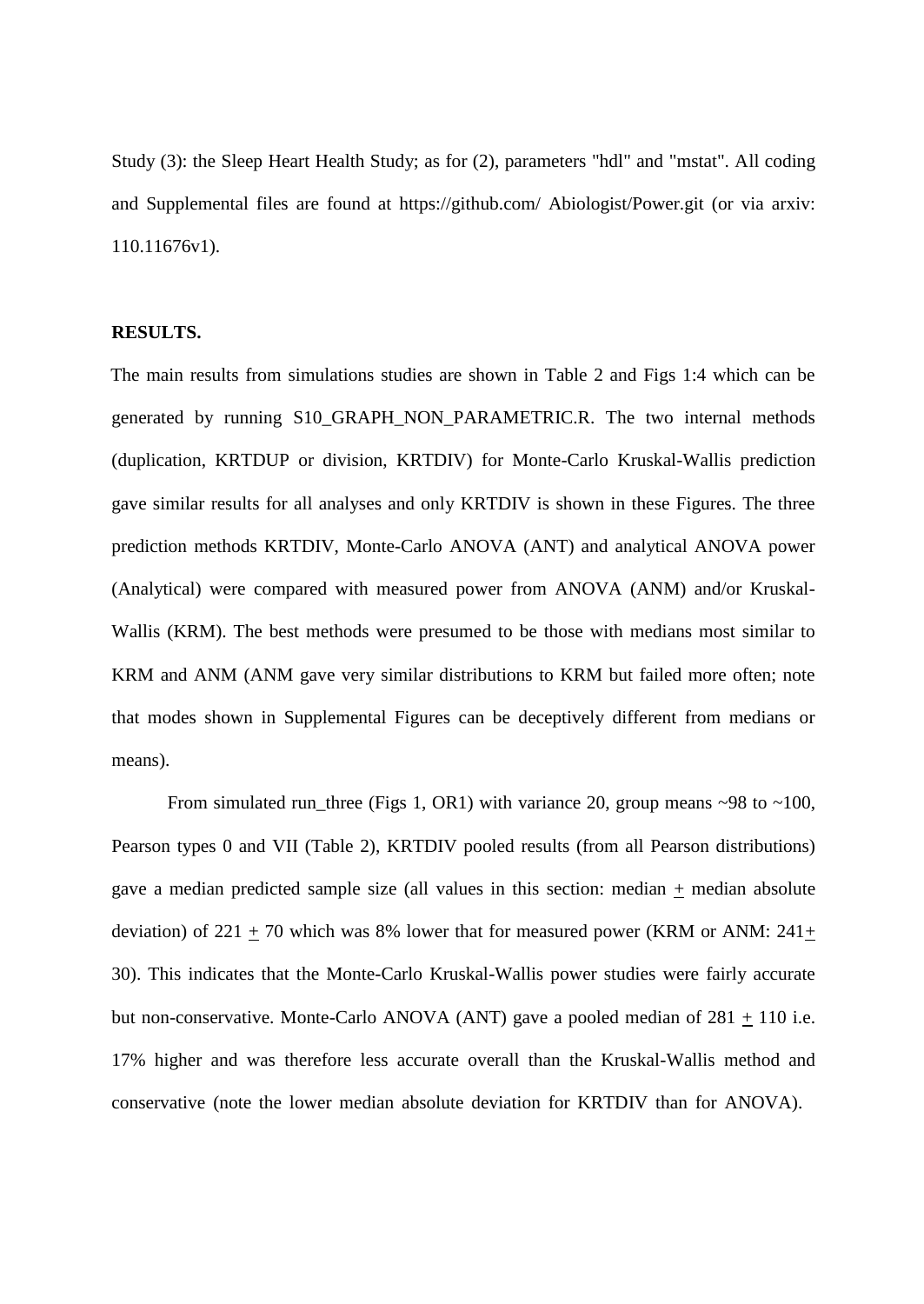The analytical method (see Fig OR1, Table 2) gave higher values (357  $\pm$  150). For these settings the numbers of fails were negligible (0.4%).



**Figure 1. Simulation run\_three**: group means: 100, 100-1, 100-2; variance 20. Medians of measured (ANM: ANOVA, KRM: Kruskal-Wallis) and Monte-Carlo predicted (ANT: ANOVA, KRTDIV: Kruskal-Wallis) sample sizes for 80% power. Error bars: 95% confidence intervals. For run settings, Methods and Population type definitions, see Tables 1,2.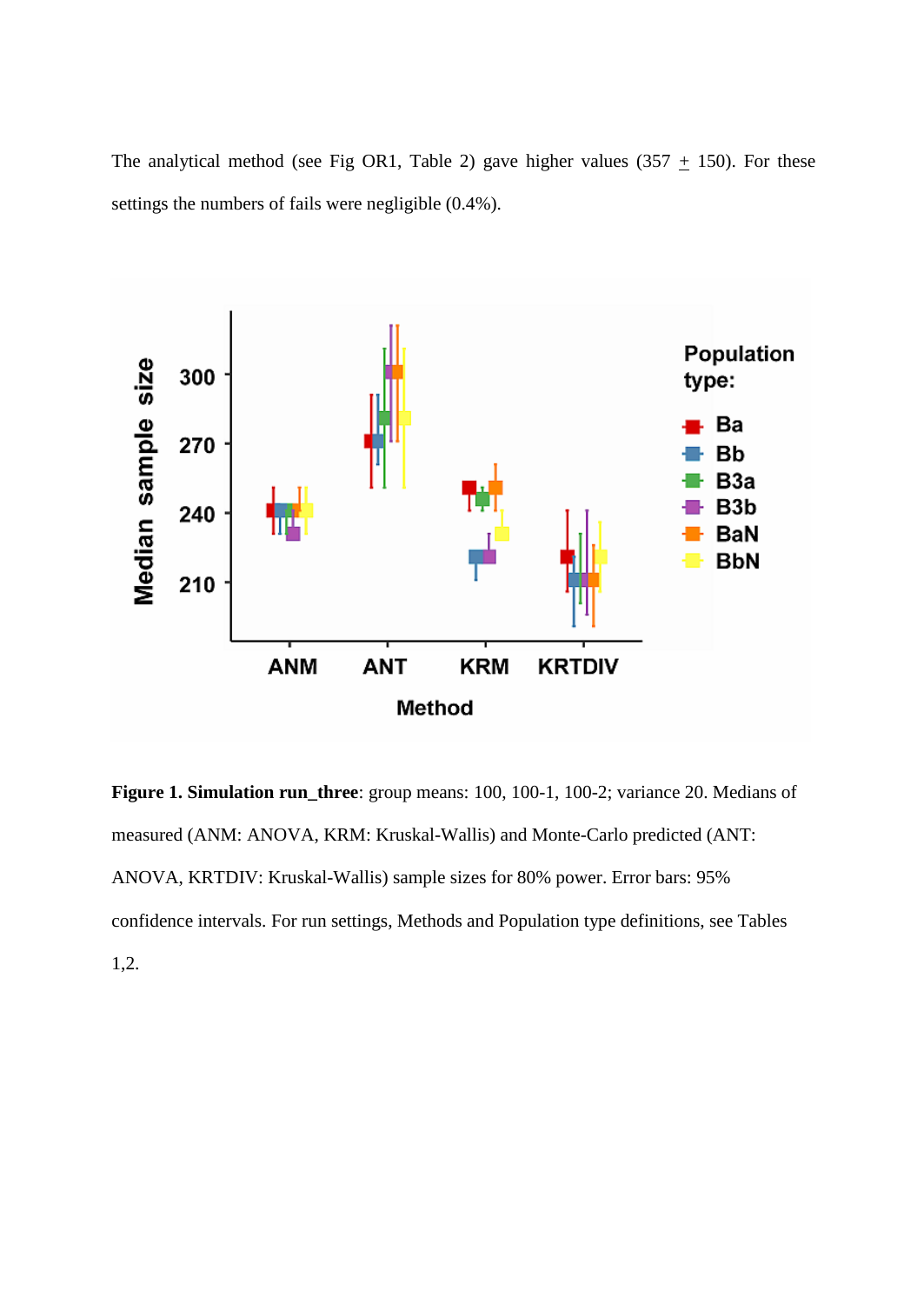From simulated run\_one (Figs 2, OR5) with variance 5, group means  $\sim$ 99 to  $\sim$ 100 with many Pearson types (Table 2), KRTDIV pooled results (from all Pearson distributions) gave a median predicted sample size of  $211 + 80$ , 9% lower that for measured power (KRM or ANM: 231+ 30). Again the Monte-Carlo Kruskal-Wallis method was fairly accurate but nonconservative. Monte-Carlo ANOVA (ANT) gave a pooled median of  $281 \pm 100$  i.e. 22% higher and was therefore less accurate overall than the Kruskal-Wallis method and conservative. The analytical method (see Fig OR2) gave higher values (360  $\pm$  153). For these settings the numbers of fails were not negligible (34%) due to ANOVA failures. (Note that the median absolute deviation for KRTDIV was less than for the ANOVA methods.)

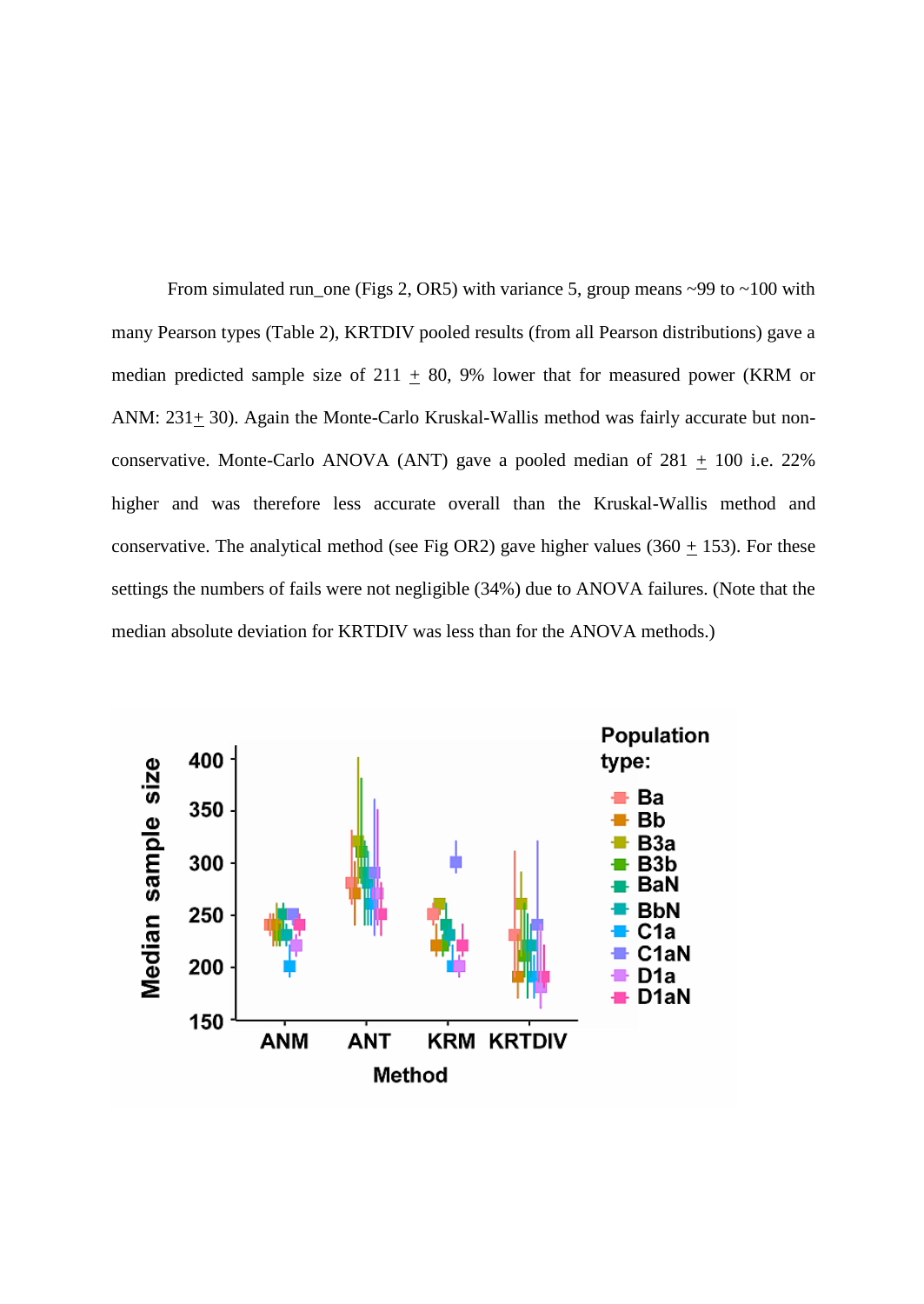**Figure 2. Simulation run\_one**: group means: 100, 100-0.5, 100-1; variance 5. Medians of measured (ANM: ANOVA, KRM: Kruskal-Wallis) and Monte-Carlo predicted (ANT: ANOVA, KRTDIV: Kruskal-Wallis) sample sizes for 80% power. Error bars: 95% confidence intervals. For run settings, Methods and Population type definitions, see Tables 1,2.

Simulated run\_onerelaxed i.e. similar to run\_one but with samples chosen relaxed from ANOVA assumptions (Figs 3, OR6) with the same range of means and variance as run\_one and many Pearson types (Table 2), might be regarded as giving the most realistic simulations. From run\_onerelaxed KRTDIV pooled results (from all Pearson distributions) gave a median predicted sample size of 201  $\pm$  70, 11% lower that for average measured power (226 + 30). Again the Monte-Carlo Kruskal-Wallis method was fairly accurate but non-conservative. Monte-Carlo ANOVA (ANT) gave a pooled median of  $271 \pm 105$  i.e. 20% higher and was therefore less accurate overall than the Kruskal-Wallis method and conservative (note it could be argued it shouldn't be used at all for many of these populations !). The analytical method (see Fig OR6) gave higher values (344  $\pm$  155). For these settings the numbers of fails were negligible (0.1%). (Note that the median absolute deviation for KRTDIV was less than for the ANOVA methods.)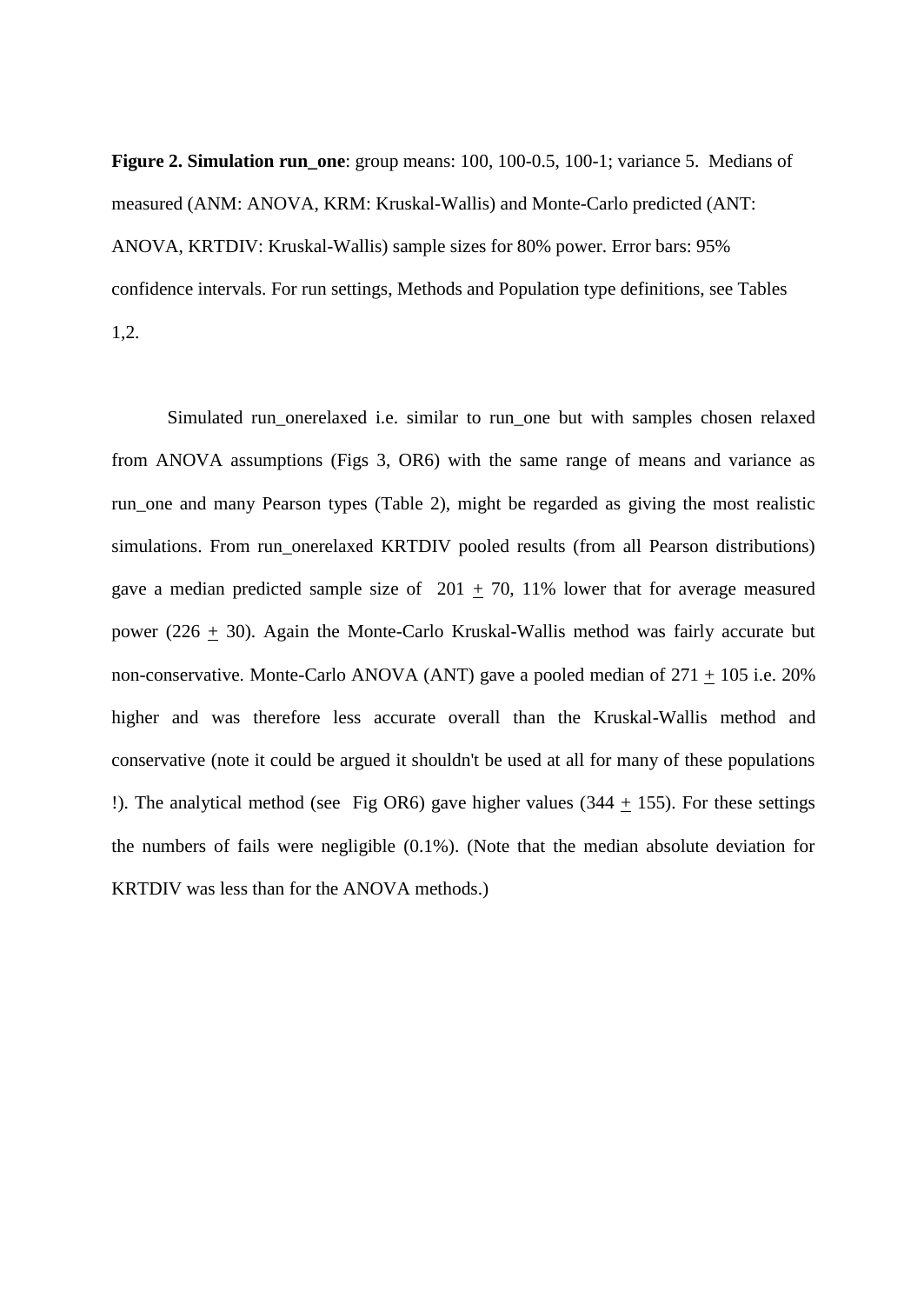

**Figure 3. Simulation run\_one relaxed**: group means: 100, 100-0.5, 100-1; variance 5; relaxed = samples chosen regardless of whether they satisfied ANOVA assumptions. Medians of measured (ANM: ANOVA, KRM: Kruskal-Wallis) and Monte-Carlo predicted (ANT: ANOVA, KRTDIV: Kruskal-Wallis) sample sizes for 80% power. Error bars: 95% confidence intervals. For run settings, Methods and Population type definitions, see Tables 1,2.

From simulated run\_two (Figs 4, OR7) with variance 5, group means  $\sim$ 99.45 to  $\sim$ 100 with many Pearson types (Table 2), KRTDIV pooled results (from all Pearson distributions) gave a median predicted sample size of  $456 + 180$ , 29% lower that for average measured power (646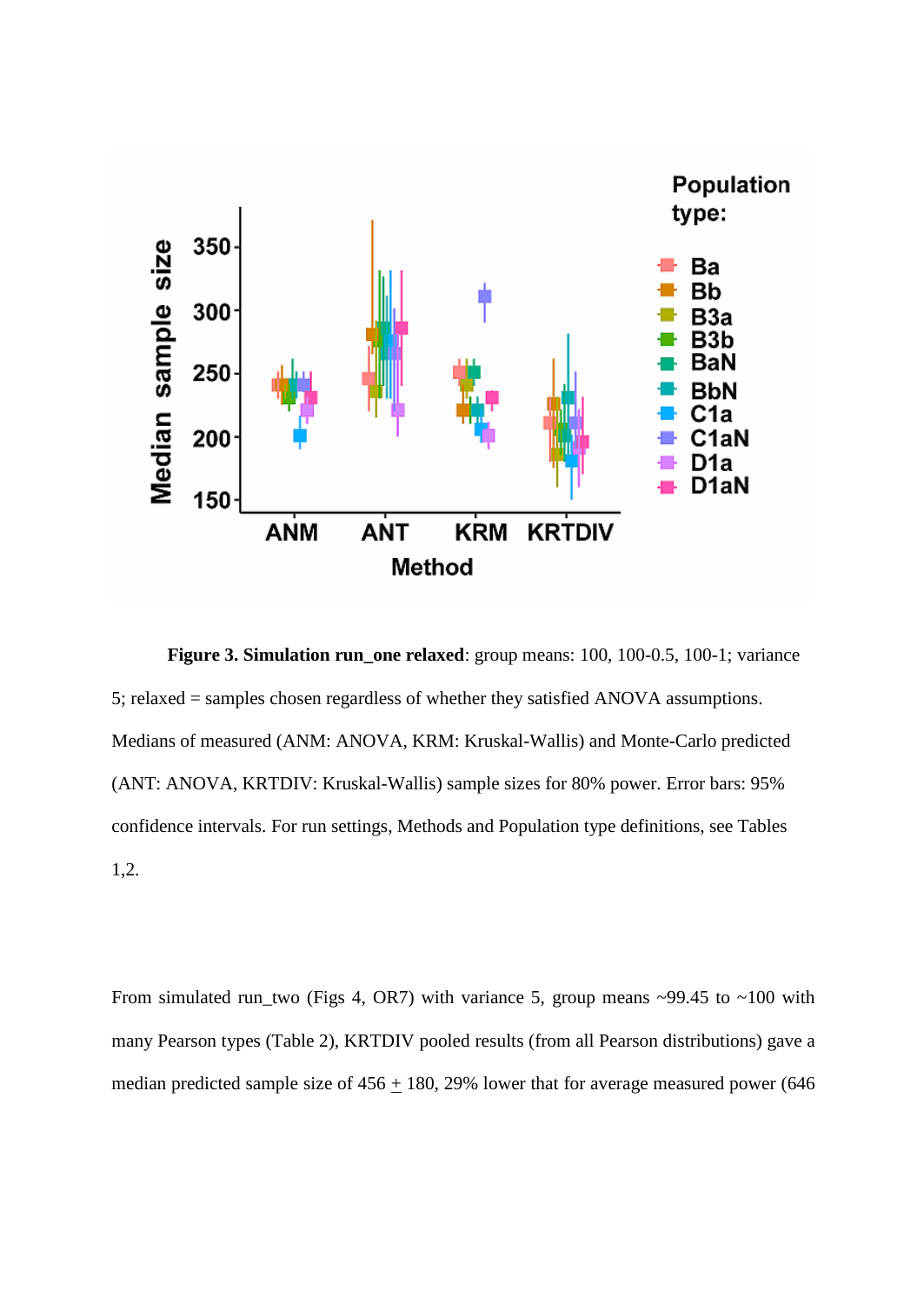+ 90). This time the Monte-Carlo Kruskal-Wallis method was less accurate and nonconservative. Monte-Carlo ANOVA (ANT) gave a pooled median of  $581 \pm 240$  i.e. 9% higher and was therefore more accurate than the Kruskal-Wallis method and conservative. The analytical method (see Fig OR7) gave higher values (827  $\pm$  389). For these settings the numbers of fails were not negligible (34%) due to ANOVA failures. (Note that the median absolute deviation for KRTDIV was less than for the ANOVA methods.)



**Figure 4. Simulation run\_two**: group means: 100, 100-0.3, 100-0.55; variance 5. Medians of measured (ANM: ANOVA, KRM: Kruskal-Wallis) and Monte-Carlo predicted (ANT: ANOVA, KRTDIV: Kruskal-Wallis) sample sizes for 80% power. Error bars: 95% confidence intervals. For run settings, Methods and Population type definitions, see Tables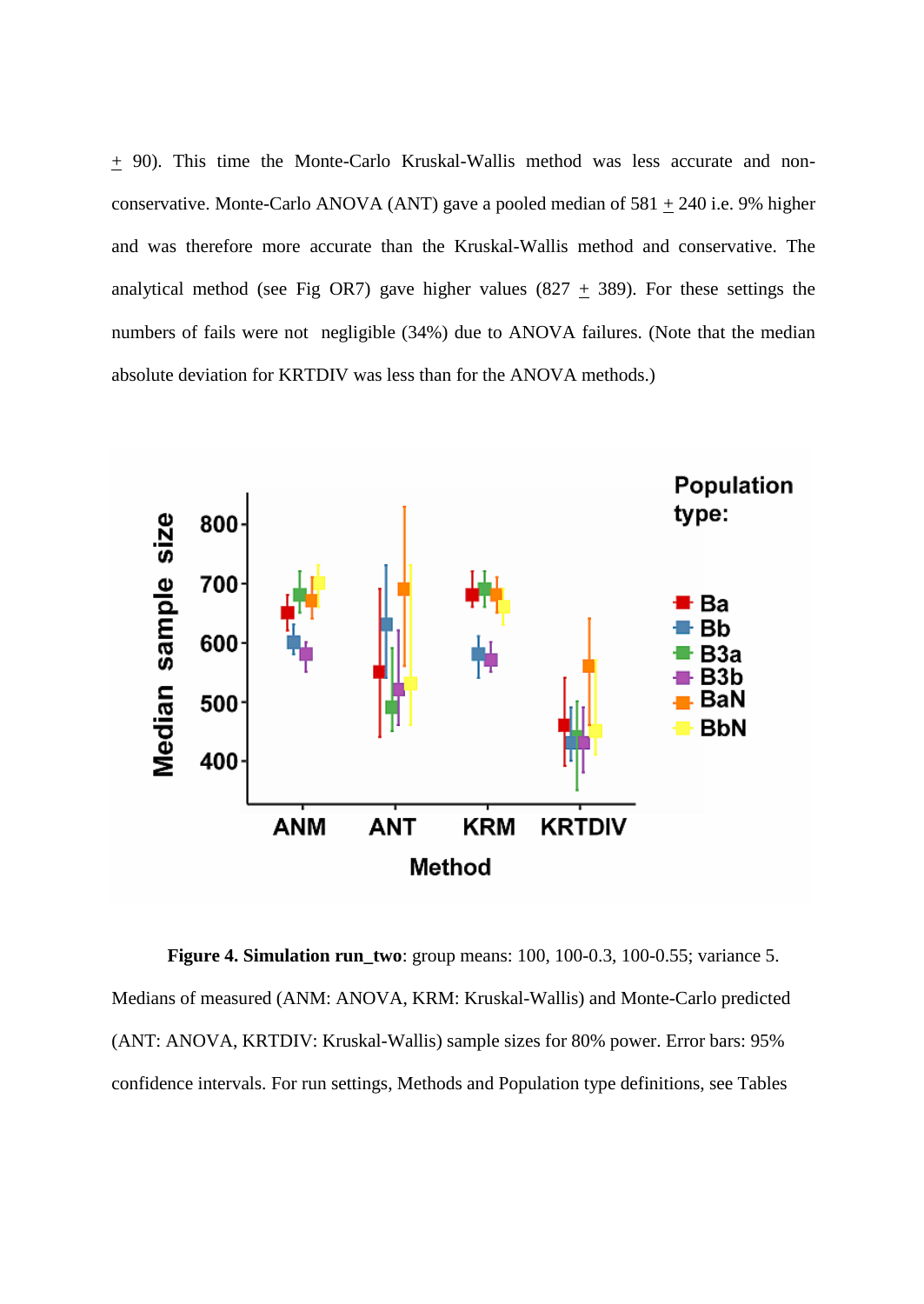For those settings including Pearson types which were difficult or impossible to process using ANOVA (Table 3), the Kruskal-Wallis method appeared to do rather well for run\_one but not so for run\_two, when compared with measured power (KRM).

The diabetes study had data with means  $\sim$  7.8 to  $\sim$  8, variance 2, Pearson type 0 and no power study method appeared to perform well (Fig OR2, Table 4); note that ANM failed completely). The median predicted power for KRTDIV (2300  $\pm$  600) was significantly (26%) lower than from KRM (3100  $\pm$  300) whereas the median predicted power from ANT (3300  $\pm$ 1000) was not significantly different than KRM (see Table 4). Analytical ANOVA gave a wide range of predictions  $(5100 + 3200)$ .

The dialysis study had data with means  $\sim$ 127 to  $\sim$ 135, variance 427, Pearson type 0, and power studies appeared to perform well (Fig OR3; but note ANM failed completely; Table 4). The median for KRTDIV (570 + 200) was identical to that for KRM (570 + 100), whereas the median from ANT (770 + 300) was significantly (35%) higher (Table 4), again showing that the Kruskal-Wallis method was more accurate. The analytical method gave a high value  $(670 + 360)$ .

With the Marital study (Fig OR4) sample production had to use a relaxed method (not analysing ANOVA), and all samples were analysed with ANOVA (Johnson transformed) and Kruskal-Wallis methods. All prediction methods were significantly conservative i.e. with predicted sample sizes significantly higher than ANM (460  $\pm$  70) or KRM (390  $\pm$  40).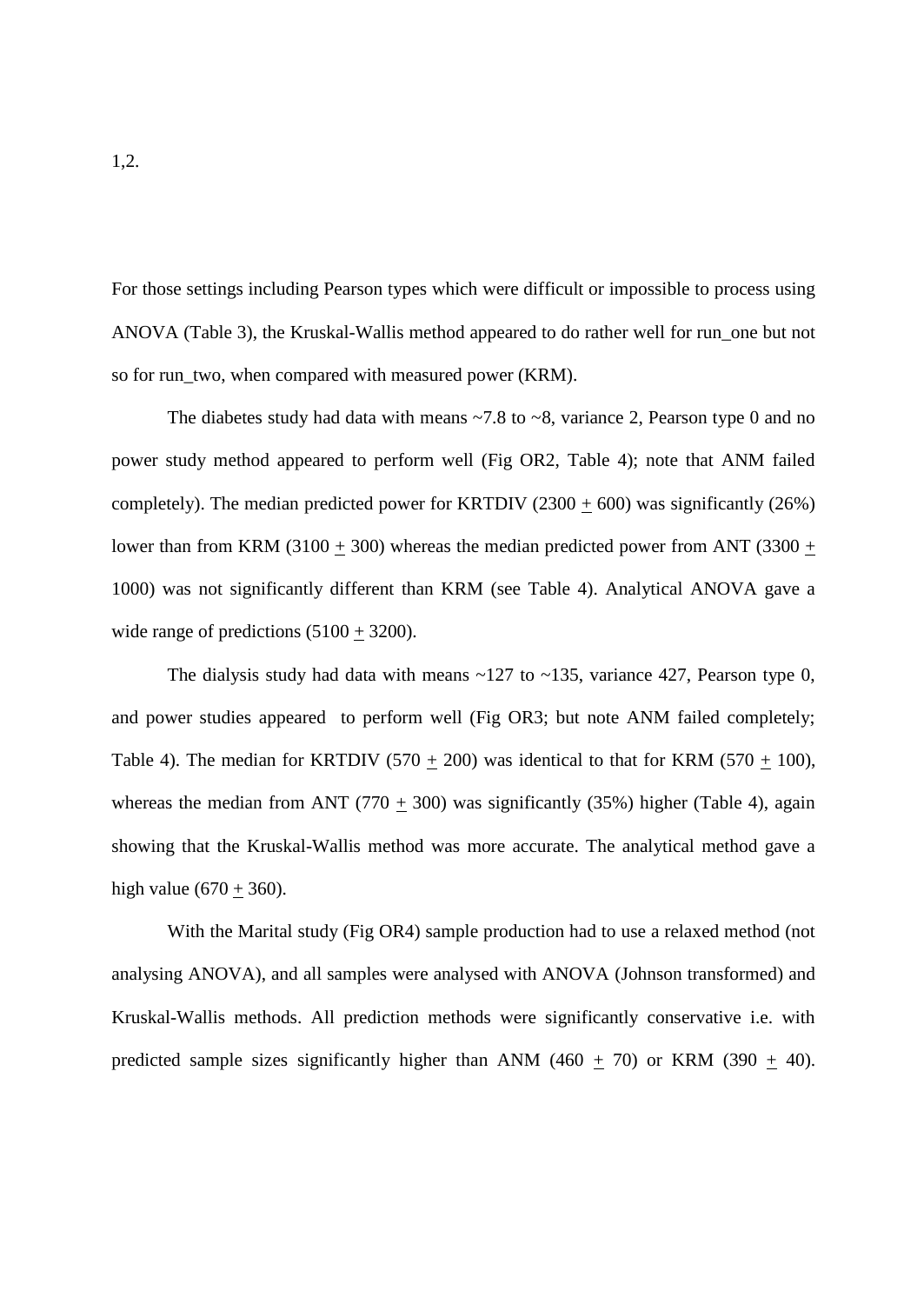KRTDIV (760 + 160) performed slightly better than ANT (950 + 260) and Analytical (2100 + 970) performed considerably worse (Fig OR4; Table 4).

Result ("datastore") files contain considerable statistics (full parameter list in S11\_Parameter\_ Definitions.xlsx) including empirical moments, Vargha and Delaney's A effect sizes, and all p values and rank orders for final tests. Minimum detected effect sizes (predicted and measured) were similar for ANOVA and Kruskal-Wallis power studies.

## **DISCUSSION.**

Efficient study replication should involve power studies to estimate minimal sample sizes while minimising false negative frequencies.

The Kruskal-Wallis test is commonly applied to non-parametric studies with continuous variables and a derived power study theoretically has broad application. Bernstein fits have recently been implemented in R and therefore provide a basis by which Monte-Carlo Kruskal-Wallis prediction can be formulated and, as well as having broader applicability, appear overall to be more accurate than ANOVA (both Monte-Carlo or analytical) methods even when conditions for ANOVA are fulfilled.

With the datasets analysed in the present study using simulated or medical data, Monte-Carlo Kruskal-Wallis power prediction did not seem to be at any particular disadvantage when compared with Monte-Carlo ANOVA (and both Monte-Carlo methods appeared considerably more accurate than the Analytical method analysed). Monte-Carlo Kruskal-Wallis under most circumstances was more accurate, even when normal distribution was demanded (run\_one and run\_three) and detected similar minimum effect sizes. (Note that ties in the data are allowed.) (It is possible, as suggested by run\_two and the diabetes study,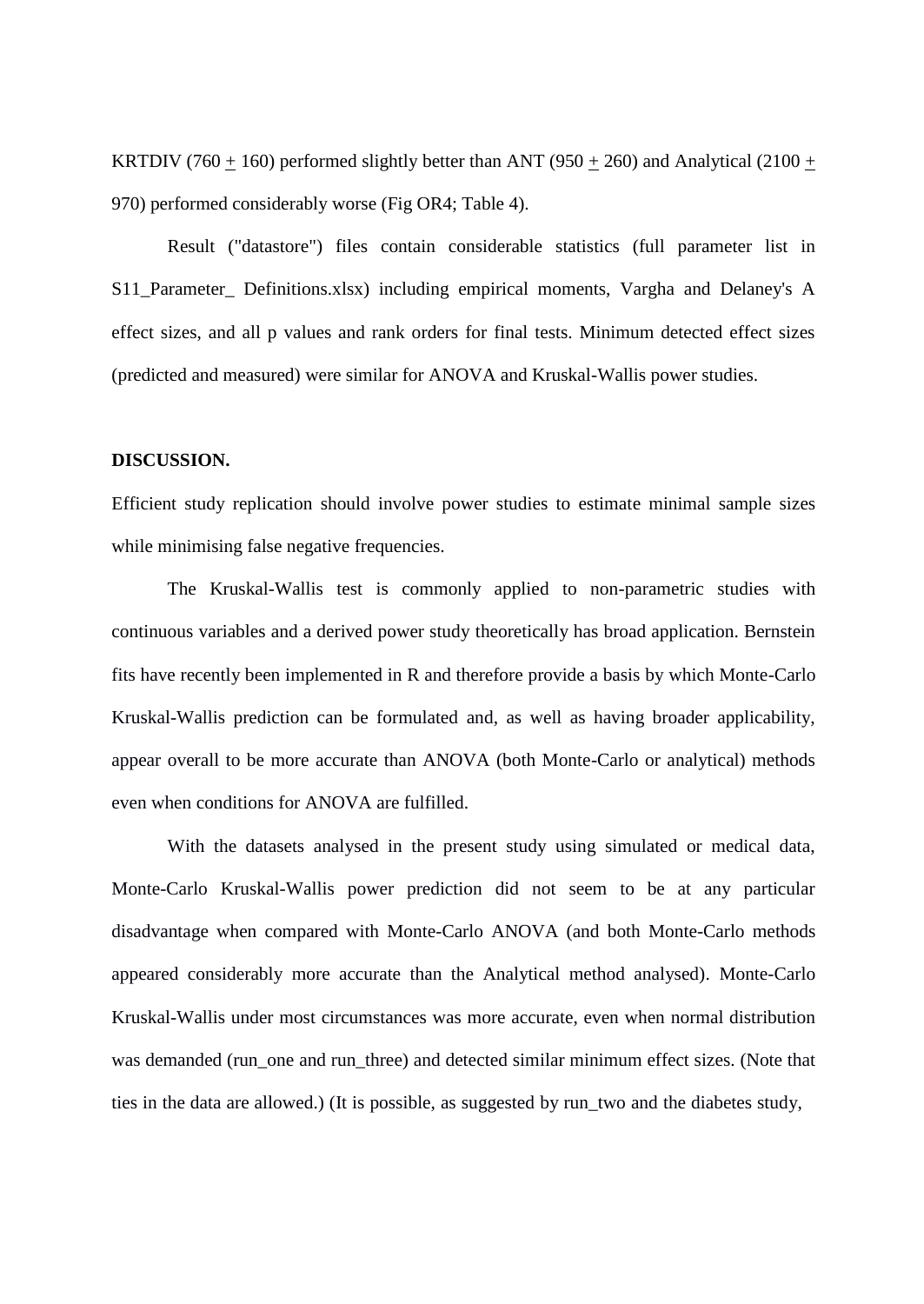that in cases where the group means are very similar the Kruskal-Wallis method might be less accurate than Monte-Carlo ANOVA (although further studies are needed to show that this is indeed the case).

Overall, from these preliminary studies, it appears that the Monte-Carlo Kruskal-Wallis power studies, based on Berstein fits, might be able to be used in preference to ANOVA, and could probably be used if ANOVA failed (see Table 3), or if assumptions were in doubt, over a much wider range of different samples. Additionally, both Monte-Carlo methods were more accurate overall than the analytical version compared.

Further large-scale testing is needed to show the scope of conditions under which the accuracy of the Kruskal-Wallis method falls, and also for example with truncated data, bimodal distributions or with further examples of unequal group sizes.

As in Fan et al. (2011), in the present study for the simulations the group sizes were equal, and it might well be the case that the Kruskal-Wallis method might perform better than ANOVA overall if sizes of individual groups were allowed to differ. It is unknown whether, as in Fan and Zhang (2012), the method will perform poorly with small group sizes.

The fact that the Kruskal-Wallis method compared favorably with ANOVA both with samples from real datasets and from simulated populations with moderate skewness leads us to suggest that, in the absence of a freely available alternative, the method can be used immediately, possibly in preference to ANOVA methods.

It will be intriguing to see the extent to which the Kruskal-Wallis method has advantage over ANOVA under a larger range of conditions and how the method compares with the (rather numerous) possible power-study alternatives (see Introduction and (Fan and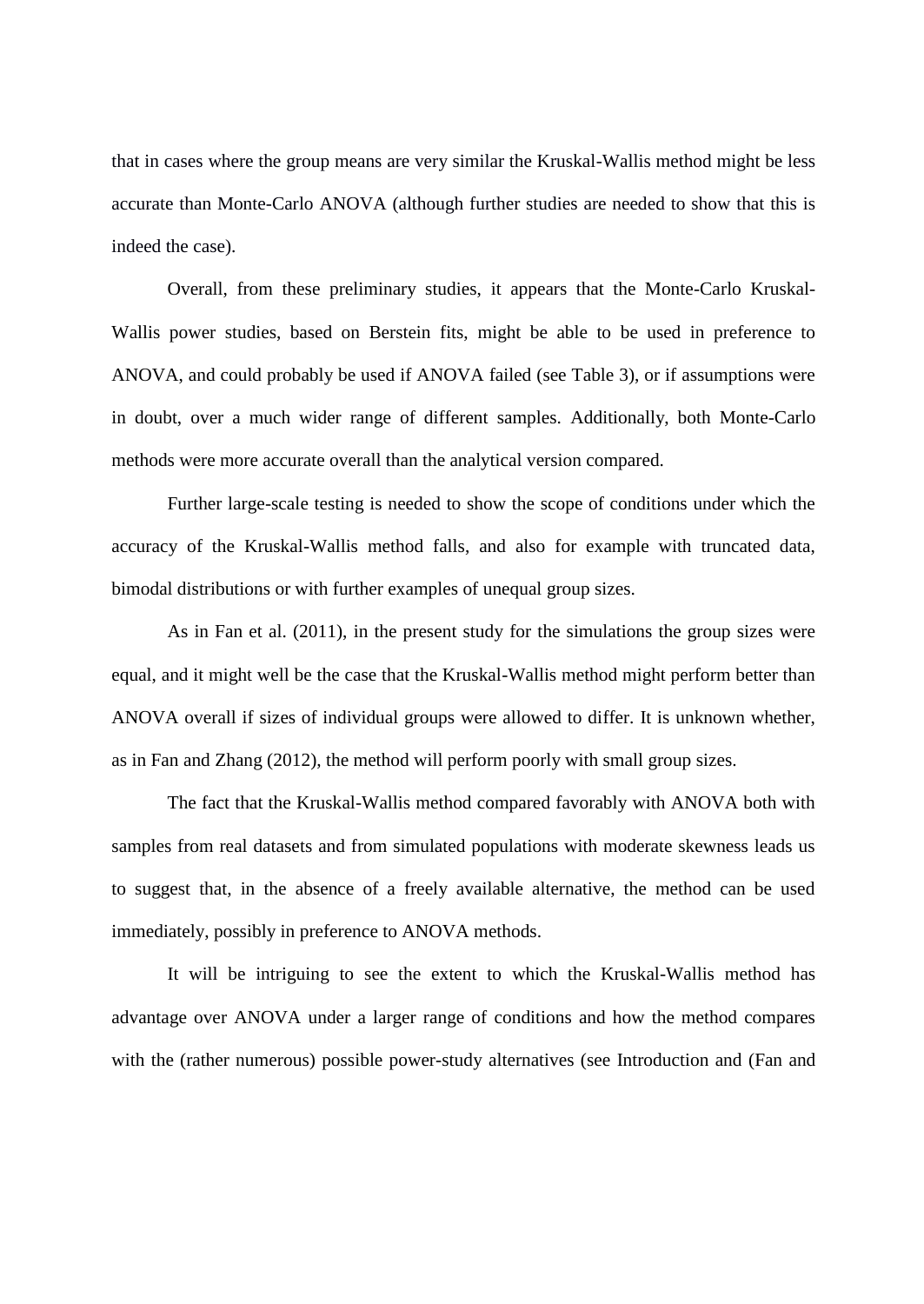Zhang, 2012; Hecke, 2012; Mahoney and Magel, 1996)). Further large-scale testing against these and other possible methods is advised, together with a larger range of simulated data.

We present these results and implemented code to provide simulation and empirical evidence for utility of a freely available Monte-Carlo Kruskal-Wallis power method which utilizes Bernstein distribution fits as developed by Hothorn et al. (2008, 2017). While the method can be used immediately, further testing is advised to determine the scope under which this method has advantage over ANOVA or where accuracy falls.

## **Limitations:**

1) Analysis of further empirical datasets is needed in order to confirm the finding that the Monte-Carlo Kruskal method has some advantages over other methods.

2) Although the Kruskal-Wallis method can be used immediately, further large-scale simulation testing would allow delimitation of the conditions under which accuracy falls.

#### **Conclusions:**

This preliminary study has shown that, with samples for which ANOVA can also be used, the Monte-Carlo Kruskal-Wallis method was overall more accurate than Monte-Carlo ANOVA. Additionally, the Monte-Carlo Kruskal-Wallis power study method based on Bernstein distributions theoretically has much broader application than ANOVA and a small amount of empirical evidence was provided (in comparison to "measured" power) that this is indeed the case. Of some concern is that both Monte-Carlo methods were found to be considerably more accurate than the analytical method used, which also needs to be confirmed with a larger study. Further large-scale testing is needed in order to delimit the conditions under which accuracy falls.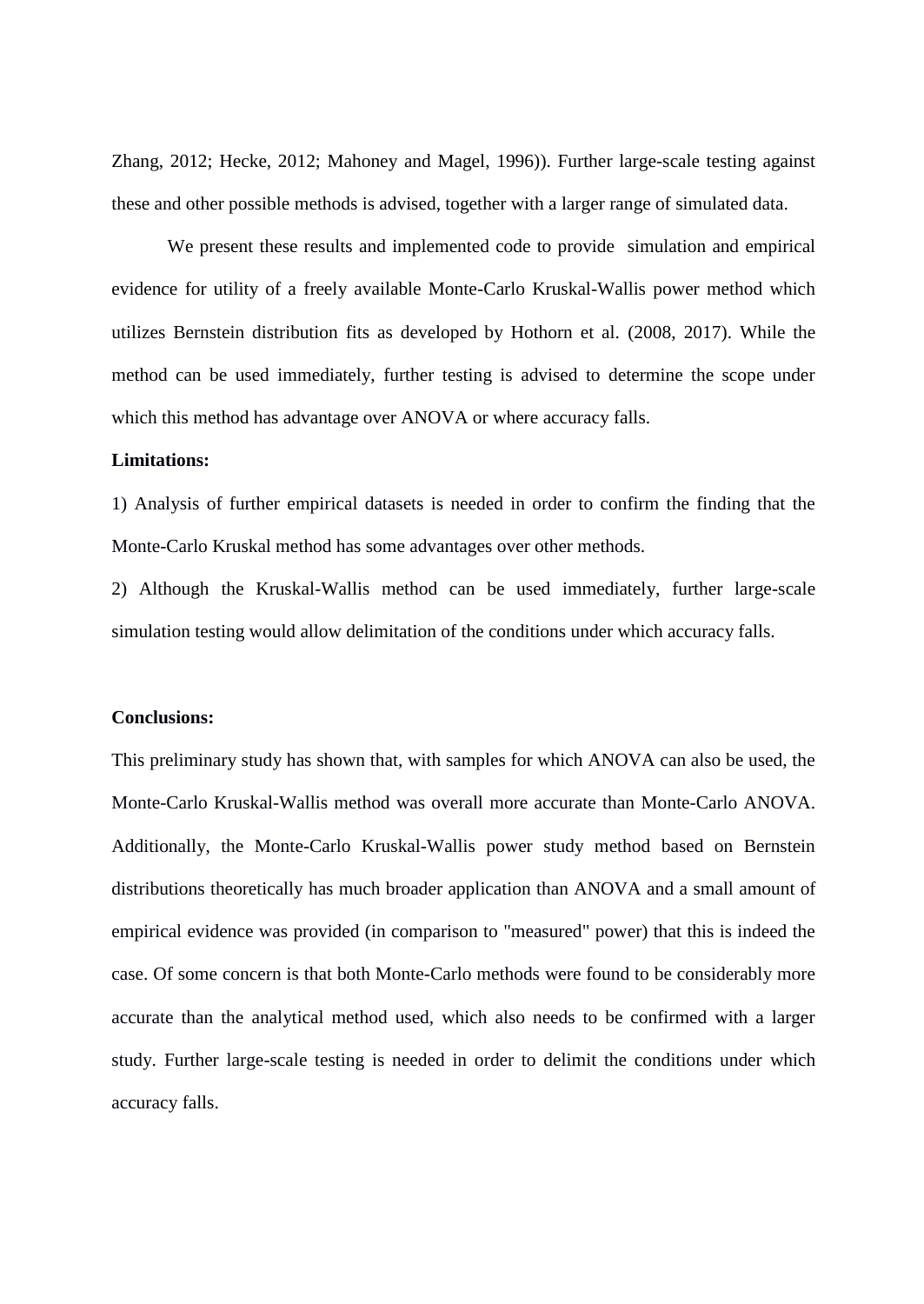#### **Supplementary Materials.**

The reader is referred to the on-line Supplementary Materials for complete R coding plus example SLURM coding, datastores for later studies containing many statistics from method comparisons, and data for the Dialysis study. **Supplemental Files: S1A, S1B, S1C, S1D:**  settings files for medical and simulation studies.**S2A, S2B:** sample master and coding. **S2C:**  power and power subset masters. **S3:** load coding. **S3A, S3B, S3C, S3D:** datastores. **S4:**  power coding files. **S5:** example slurm coding. **S6:** collation coding. **S7, S8:** Monte-Carlo tools - provided as is ! **S9A:** Dialysis data. **S10:** graphical coding. **S11:** parameter definitions for datastores; **S12:** summary medians and Brown-Moods tests. **Supplemental Figures:**  OR1:OR7. All supplemental files, figures and all coding is found at https://github.com/ Abiologist/Power.git (or via arxiv: 110.11676v1).

## **Statements and Declarations.**

**Authors' contributions:** JSCC contributed to concept/design, data analysis/interpretation, drafting the article; AC, MB to data collection, critical revision of article, PK, KP, KR to drafting of article, statistical analysis; KP, KR, KA, KS to non-parametric statistical analysis, power studies.

**Funding:** This study was funded entirely by the Pomeranian Medical University, Szczecin, Poland.

**Competing Interests.** The Authors declare that there is no conflict of interest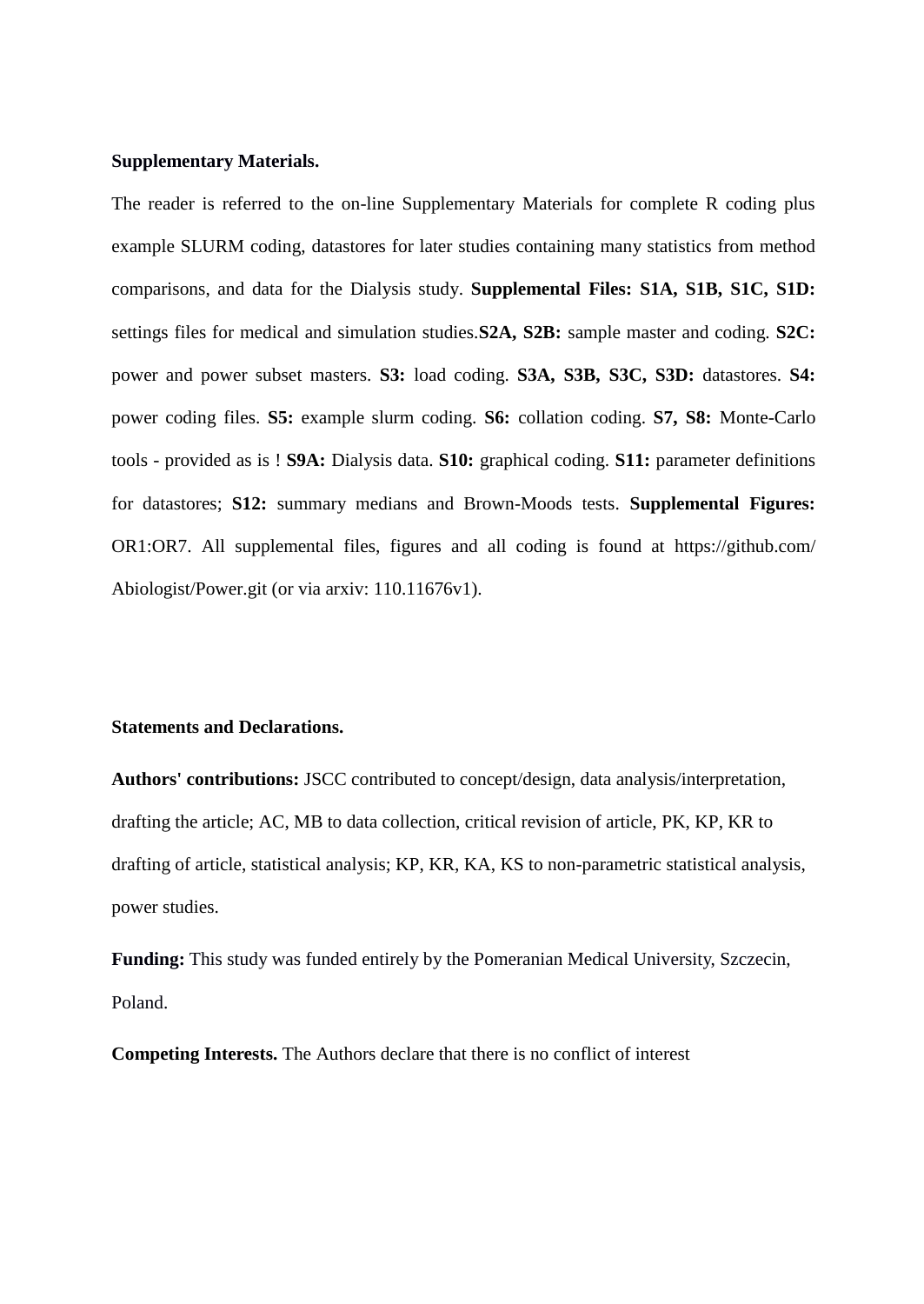#### **REFERENCES.**

- Dean DA, Goldberger AL, Mueller R, Kim M, Rueschman M, Mobley D, Sahoo SS, Jayapandian CP, Cui L, Morrical MG, Surovec S, Zhang GQ, Redline S (2016) Scaling Up Scientific Discovery in Sleep Medicine: The National Sleep Research Resource. Sleep 39:1151–1164
- Fan C, Zhang D (2012) A Note on Power and Sample Size Calculations for the Kruskal– Wallis Test for Ordered Categorical Data. Journal of Biopharmaceutical Statistics 22:1162–1173
- Fan C, Zhang D, Zhang C-H (2011) On Sample Size of the Kruskal-Wallis Test with Application to a Mouse Peritoneal Cavity Study. Biometrics 67:213–224
- Feir-Walsh BJ, Toothaker LE (1974) An empirical comparison of the ANOVA F-test, normal scores test and Kruskal-Wallis test under violation of assumptions. Educational and Psychological Measurement 34:789–799
- Hecke TV (2012) Power study of anova versus Kruskal-Wallis test. Journal of Statistics and Management Systems 15:241–247
- Hothorn T, Hornik K, Wiel MVD, Zeileis A (2008) Implementing a Class of Permutation Tests: The coin Package. Journal of Statistical Software, Articles 28:1–23
- Hothorn T, Möst L, Bühlmann P (2017) Most Likely Transformations. Scandinavian Journal of Statistics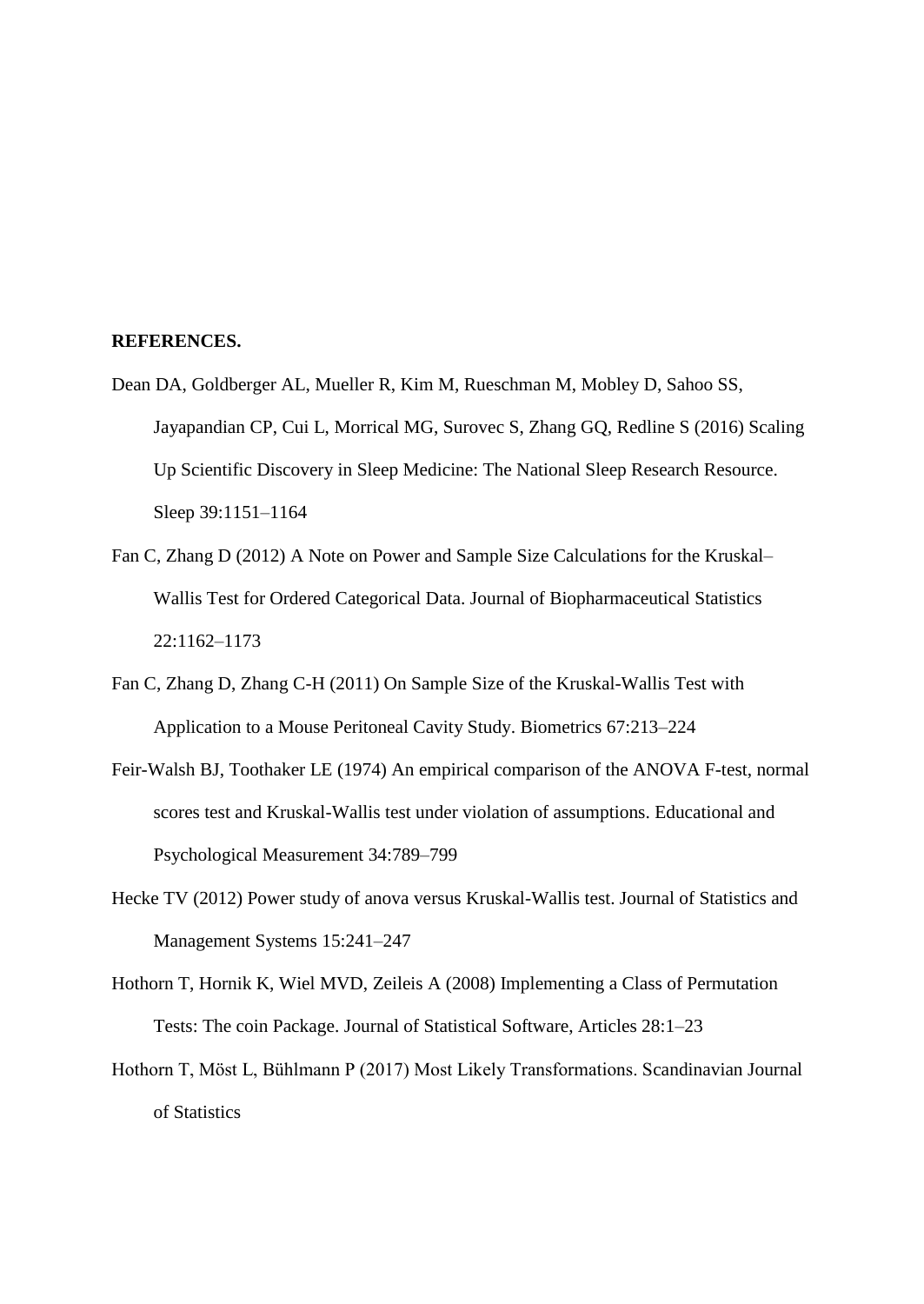Mahoney M, Magel R (1996) Estimation of the Power of the Kruskal-Wallis Test. Biometrical Journal 38:613–630

Martin B, Stefan K (2017) PearsonDS: Pearson Distribution System.

Microsoft, Steve W (2020) foreach: Provides Foreach Looping Construct.

Microsoft C, Steve W (2019) doParallel: Foreach Parallel Adaptor for the 'parallel' Package.

- Prystacki T, Kłoda K, Safranow K, Dziedziejko V, Domański L (2013) Modern management of dialysis center has an impact on patients' blood pressure and calcium-phosphorus metabolism. MEDtube Science Dec 1:19–21
- Quan SF, Howard BV, Iber C, Kiley JP, Nieto FJ, O'Connor GT, Rapoport DM, Redline S, Robbins J, Sarnet JM, Wahl PW (1997) The sleep heart health study: design, rationale, and methods. Sleep 20:1077–1085
- R CT (2020) R: A Language and Environment for Statistical Computing. R Foundation for Statistical Computing, Vienna, Austria

Renaud G (2020) doRNG: Generic Reproducible Parallel Backend for 'foreach' Loops. Wickham H (2016) ggplot2: Elegant Graphics for Data Analysis. Springer-Verlag New York,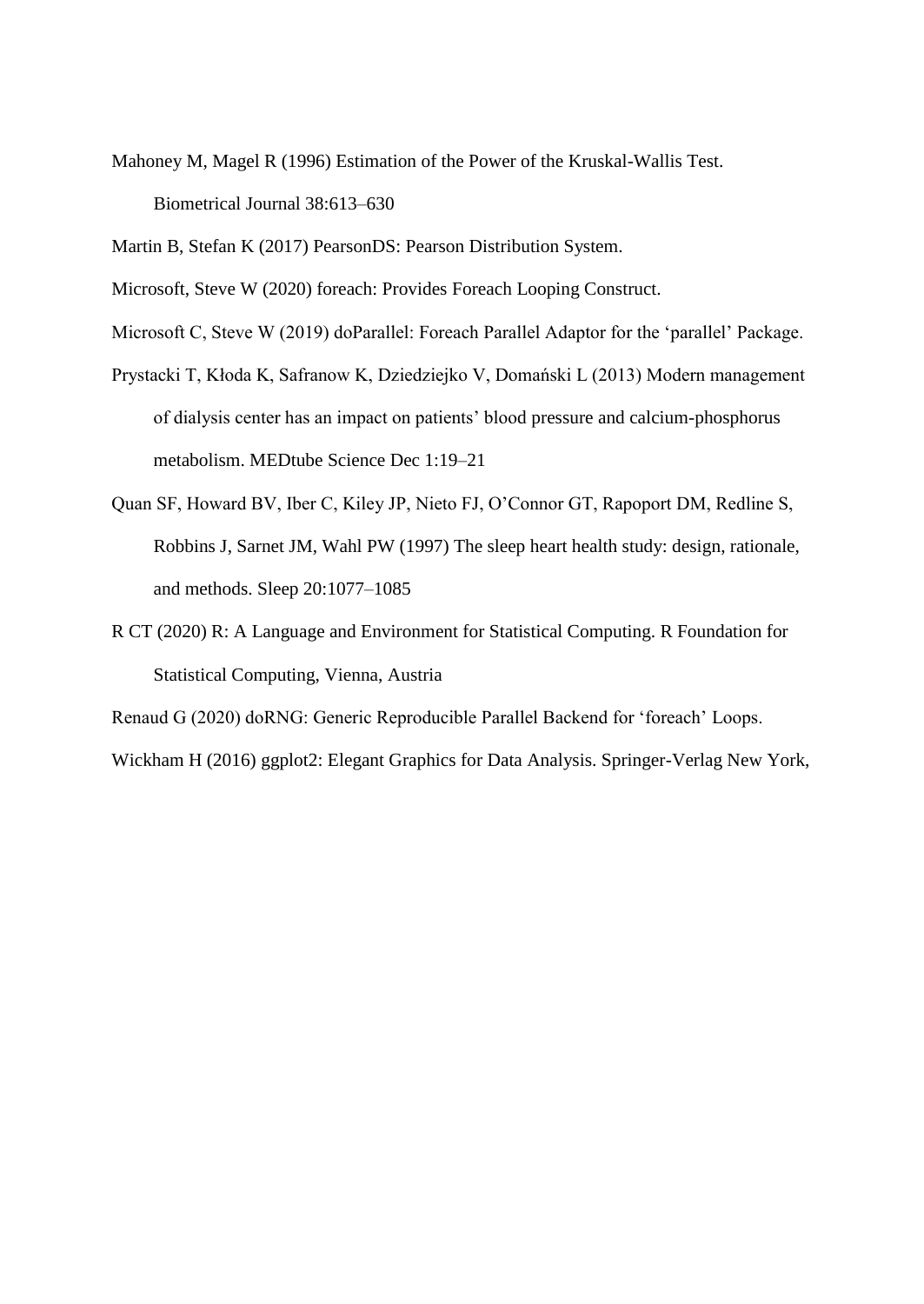Table 1. A. Population definitions (POPtypes) with Pearson types (see "POPtype" in skewdf or mydfsample in Samples files). Populations with POPtype suffix including "3", e.g. B3a, had instructions for normalisation. **B.** Run absolute effect sizes and variances for all data and groups G1, G2 and G3. (run\_onerelaxed created similarly to run\_one but without reference to ANOVA assumptions.) Populations with POPtype "N" suffix had group G3 with normal moments.

| A. POPtype   | <b>Skewness</b>  | <b>Kurtosis</b> | <b>Pearson</b>     | runs including this               |  |  |  |
|--------------|------------------|-----------------|--------------------|-----------------------------------|--|--|--|
|              |                  |                 | type               | <b>POPtype</b>                    |  |  |  |
|              |                  |                 |                    |                                   |  |  |  |
| Aa           | $\boldsymbol{0}$ | 1.1             | $\mathbf{I}$       | not analysed                      |  |  |  |
| Ba or B3a    | $\overline{0}$   | 3               | $\boldsymbol{0}$   | all<br>sim.<br>run_Dial,<br>runs, |  |  |  |
|              |                  |                 |                    | run_DIAB                          |  |  |  |
| Bb or B3b    | $\overline{0}$   | 5               | VII                | all sim. runs                     |  |  |  |
| Cla or C3a   | $\mathbf{1}$     | 5               | $\mathbf{V}$       | run_one, run_two, run_Mar         |  |  |  |
| C1b or C3b   | $\mathbf{1}$     | 3               | $\mathbf I$        | not analysed                      |  |  |  |
| D1a or D3a   | $\boldsymbol{0}$ | 10              | VII                | run_one,                          |  |  |  |
| D1b or D3b   | $\mathbf{1}$     | 10              | IV                 | run_one, run_two                  |  |  |  |
| E1a or E3a   | 2.14             | 10              | $\mathop{\rm III}$ | run_one                           |  |  |  |
| E1b or E3b   | 2.14             | 15              | IV                 | not analysed                      |  |  |  |
| $\mathbf{F}$ | 3                | 15              | $\mathbf I$        | not analysed                      |  |  |  |

 $sim =$  simulation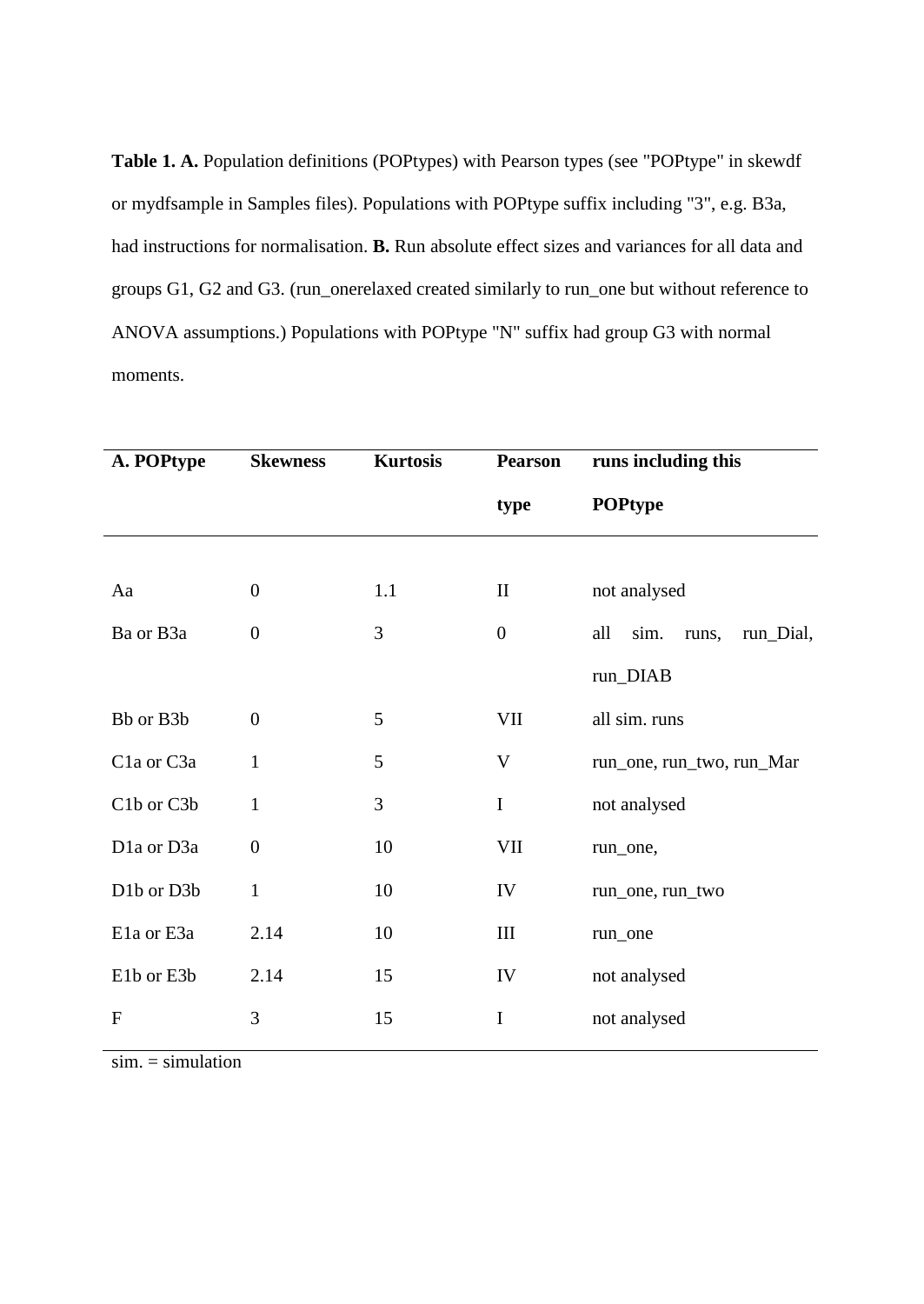| <b>B.</b> Run | <b>Population means**</b>                                                                                                                                                                                      | <b>Variance (MAD)</b>     | POPtypes***                                                                                                                                                 |  |  |  |  |
|---------------|----------------------------------------------------------------------------------------------------------------------------------------------------------------------------------------------------------------|---------------------------|-------------------------------------------------------------------------------------------------------------------------------------------------------------|--|--|--|--|
|               | (medians):                                                                                                                                                                                                     | G1; G2; G3; Total         |                                                                                                                                                             |  |  |  |  |
|               | G1; G2; G3; Total                                                                                                                                                                                              |                           |                                                                                                                                                             |  |  |  |  |
| run_one       | 100; 100-0.5; 100-1                                                                                                                                                                                            | 5, 5, 5, n.d.             | Ba Bb B3a B3b BaN BbN                                                                                                                                       |  |  |  |  |
|               | C <sub>1</sub> a C <sub>1</sub> aN C <sub>3</sub> a D <sub>1</sub> a D <sub>1</sub> aN D <sub>1</sub> b D <sub>1</sub> bN D <sub>3</sub> a D <sub>3</sub> b E <sub>1</sub> a E <sub>1</sub> aN E <sub>3a</sub> |                           |                                                                                                                                                             |  |  |  |  |
| run_one -     | $100; 100-0.5; 100-1$                                                                                                                                                                                          | 5, 5, 5, n.d.             | Ba Bb B3a B3b BaN BbN                                                                                                                                       |  |  |  |  |
| relaxed       |                                                                                                                                                                                                                |                           | C <sub>1</sub> a C <sub>1</sub> aN C <sub>3</sub> a D <sub>1</sub> a D <sub>1</sub> aN D <sub>1</sub> b D <sub>1</sub> bN D <sub>3</sub> a D <sub>3</sub> b |  |  |  |  |
| run_two       | $100; 100-0.3; 100-0.55$                                                                                                                                                                                       | 5, 5, 5, n.d.             | Ba Bb B3a B3b BaN BbN                                                                                                                                       |  |  |  |  |
|               |                                                                                                                                                                                                                |                           | C1a C1aN C3a D1b D1bN D3b                                                                                                                                   |  |  |  |  |
| run_three     | 100; 100-1; 100-2                                                                                                                                                                                              | 20, 20, 20, n.d.          | Ba Bb B3a B3b BaN BbN                                                                                                                                       |  |  |  |  |
| run_Dial      | 135 (135); 132 (130);                                                                                                                                                                                          | $452(15)$ ; 341 (10);     | Ba                                                                                                                                                          |  |  |  |  |
|               | 127 (130); 132 (130)                                                                                                                                                                                           | 434 (10); 427 (10)        |                                                                                                                                                             |  |  |  |  |
| run_DIAB      | $8.02(8)$ ; 7.82 (7.86);                                                                                                                                                                                       | 1.99(0.929); 1.96(0.857); | Ba                                                                                                                                                          |  |  |  |  |
|               | $7.92(8)$ ; $7.92(8)$                                                                                                                                                                                          | 2.31(1); 2.05(1)          |                                                                                                                                                             |  |  |  |  |
| run_Mar       | $50.0(47)$ ; 55.4 (53);                                                                                                                                                                                        | 247(10); 231(10);         | C1a                                                                                                                                                         |  |  |  |  |
|               | 52.3 (50); 50.7 (48)                                                                                                                                                                                           | 249 (10); 248 (10)        |                                                                                                                                                             |  |  |  |  |

MAD = median absolute deviation (R *mad(, constant=1)*); n.d.=not determined; \*\*simulation settings (medians and totals not determined) or measured from medical data. \*\*\* POPtypes set for simulations or approximated for medical data.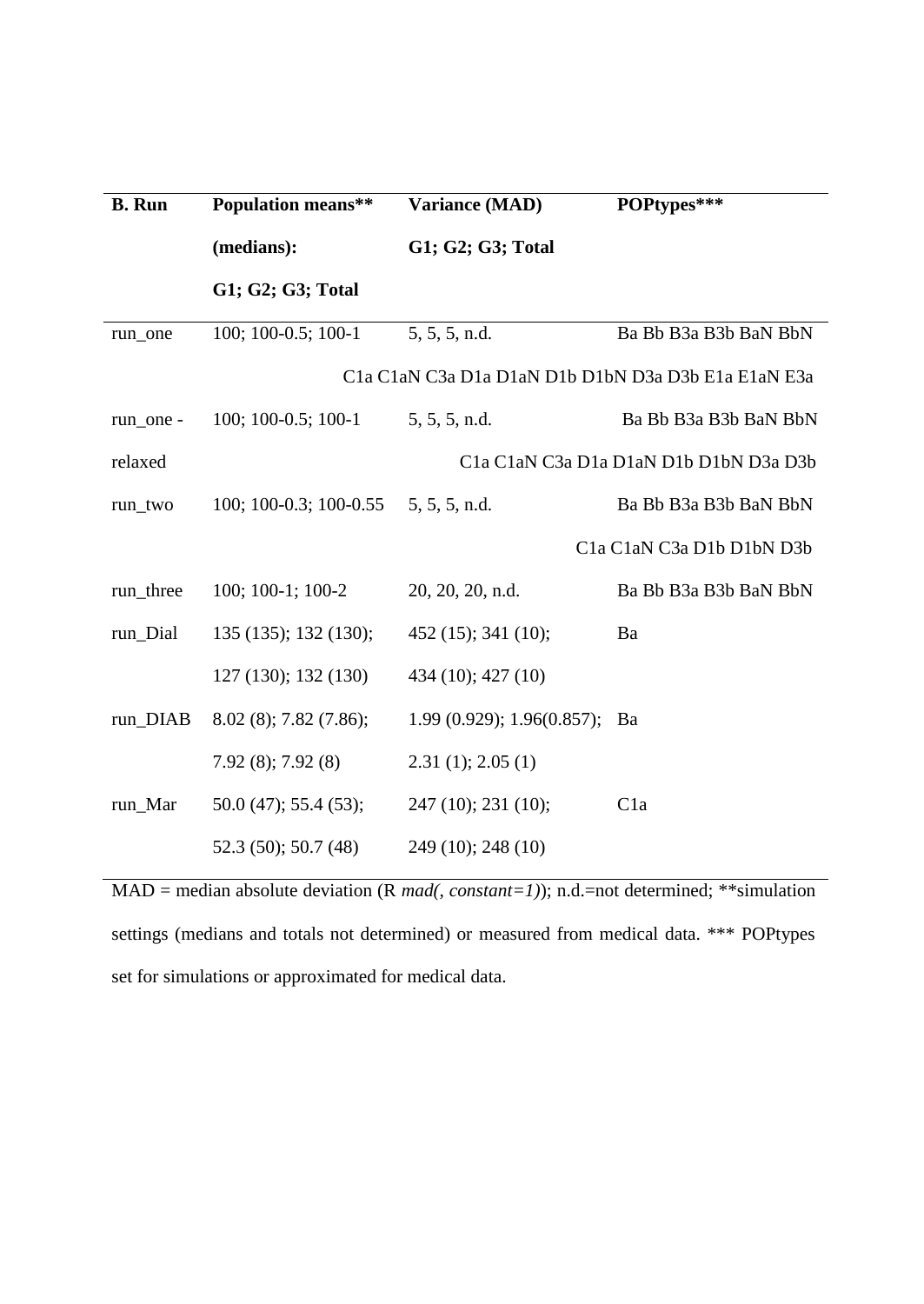**Table 2.** Predicted and measured sample sizes using Monte-Carlo or analytical ANOVA, or Kruskal-Wallis tests, using samples derived from simulated populations. Results from all Pearson types pooled.

|                            |           | Estimates for 80% power (Median $\pm$ MAD)* |                            |                        |                         |  |  |
|----------------------------|-----------|---------------------------------------------|----------------------------|------------------------|-------------------------|--|--|
| <b>Simulation</b><br>Type. |           | <b>Monte-Carlo</b>                          | <b>Monte-Carlo</b>         | <b>Monte-Carlo</b>     | <b>Analytical ANOVA</b> |  |  |
| run (see                   |           | <b>ANOVA:</b>                               | <b>Kruskal-Wallis:</b>     | <b>Kruskal-Wallis:</b> |                         |  |  |
| Table 1), n                |           | ANT, predicted;                             | <b>KRTDIV</b> , predicted; | <b>KRTDUP,</b>         |                         |  |  |
|                            |           | ANM, measured                               | <b>KRM</b> , measured      | predicted              |                         |  |  |
| run_one,                   | Predicted | $280^{\text{abc}} + 100 \text{ n} = 1193$   | $210^{bde} + 80 n=1193$    | $210 \pm 70$ n=1193    | $360 \pm 150$ n=1188    |  |  |
| $N = 1800$                 |           | $280 + 100$ n=1395                          | $200 + 70$ n=1798          | $200 + 70$ n=1797      | $360 + 140$ n=1390      |  |  |
|                            | Measured  | $230^{ad} + 30$ n=1193                      | $230^{\circ}$ + 30 n=1193  |                        |                         |  |  |
|                            |           | $230 + 30$ n=1200                           | $220 + 40$ n=1800          |                        |                         |  |  |
| run_one                    | Predicted | $270^{\text{fgh}} + 100 \text{ n} = 1493$   | $200^{gij} + 70 n=1493$    | $200 + 70$ n=1493      | $340 + 150$ n=1486      |  |  |
| relaxed,                   |           | $270 + 100$ n=1495                          | $200 + 70$ n=1498          | $200 + 70$ n=1498      | $340 + 150$ n=1490      |  |  |
| $N = 1500$                 | Measured  | $230^{\text{fi}}$ + 30 n=1493               | $220hj + 30$ n=1493        |                        |                         |  |  |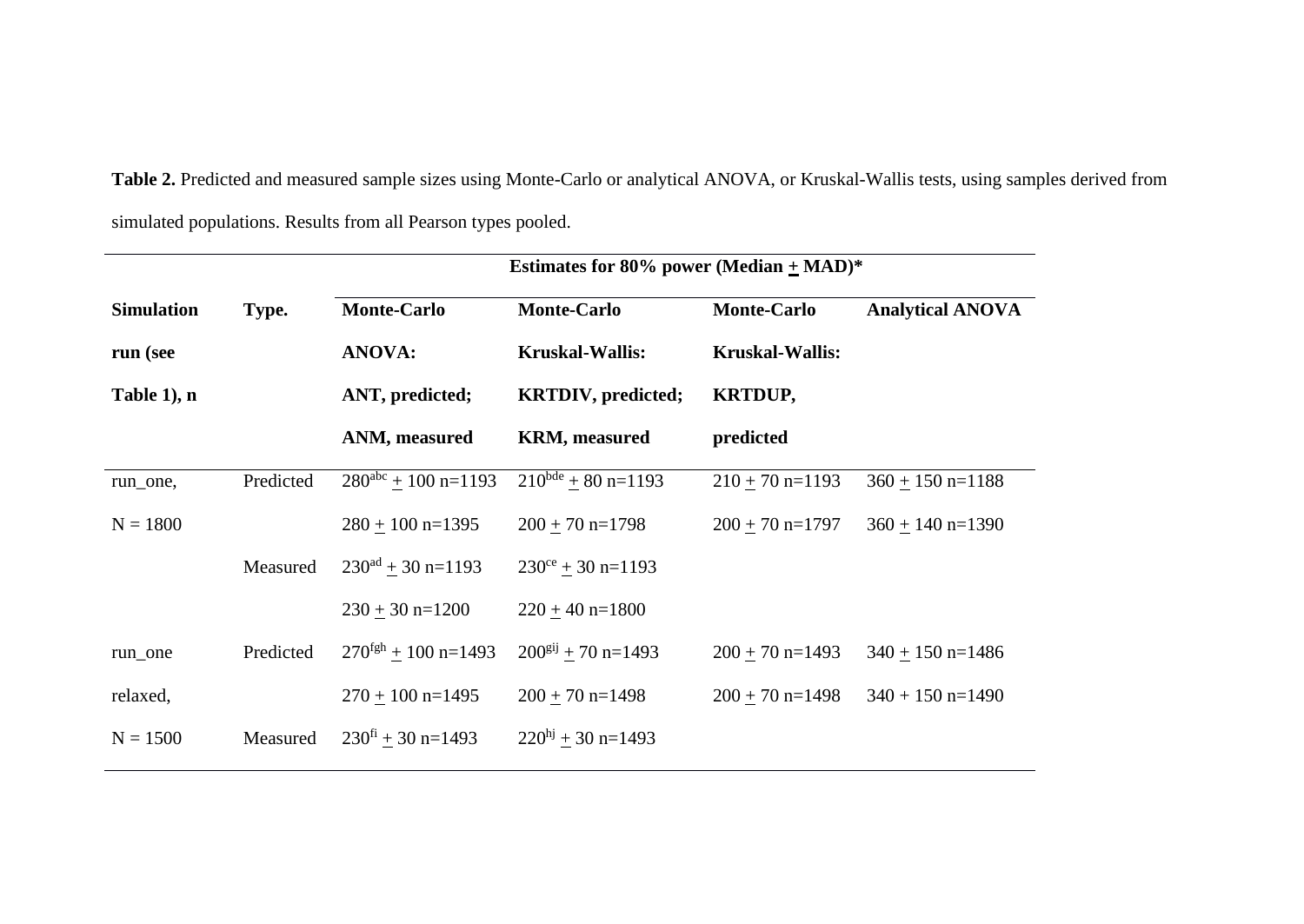|                          |           | $230 + 30$ n=1500                | $220 + 30$ n=1500                        |                    |                    |
|--------------------------|-----------|----------------------------------|------------------------------------------|--------------------|--------------------|
| run_two,<br>$N = 1200$   | Predicted | $580$ <sup>kmn</sup> + 240 n=788 | $460$ <sup>mpr</sup> + 180 n=788         | $450 + 180$ n=788  | $820 + 390$ n=782  |
|                          |           | $580 + 240$ n=893                | $450 + 190$ n=1185                       | $450 + 180$ n=1184 |                    |
|                          | Measured  | $640^{kp} + 90 n = 788$          | $650nr + 90 n = 788$                     |                    |                    |
|                          |           | $640 + 90$ n=800                 | $640 + 100$ n=1200                       |                    |                    |
| run_three,<br>$N = 1800$ | Predicted | $280^{stu} + 100$ n=1790         | $220^{\text{tvw}} + 70 \text{ n} = 1790$ | $220 + 80$ n=1789  | $350 + 150$ n=1783 |
|                          |           | $280 + 110$ n=1794               | $210 + 70$ n=1794                        | $220 + 80$ n=1794  | $350 + 150$ n=1785 |
|                          | Measured  | $240^{sv} + 30$ n=1790           | $240^{\text{uw}} + 30 \text{ n} = 1790$  |                    |                    |
|                          |           | $240 + 30$ n=1800                | $240 + 30$ n=1800                        |                    |                    |

 $N =$  original number of samples; \*Methods: ANT, ANM, KRTDIV, KRTDUP and KRM: definitions in text. Medians and MAD = median absolute deviation around the median (R *mad(constant = 1)*) to two significant figures: first numbers are for statistical comparisons between ANT, ANM, KRTDIV or KRM (all values removed when NA found in either of these), second numbers are without reference to NAs in other parameters. Bonferroni-adjusted comparisons with same letter significantly different at p<0.05, other comparisons not significantly different: abfgprstuvp<1.32x10<sup>-15</sup>; <sup>a</sup>Z=8.23; <sup>b</sup>Z=8.88; <sup>c</sup>Z=7.78, p=4.40x10<sup>-14</sup>; <sup>d</sup>Z=4.18, p=0.000148; <sup>e</sup>Z=-3.4387, p=0.00301; <sup>f</sup>Z=8.56; <sup>g</sup>Z=9.74; <sup>h</sup>Z=6.65,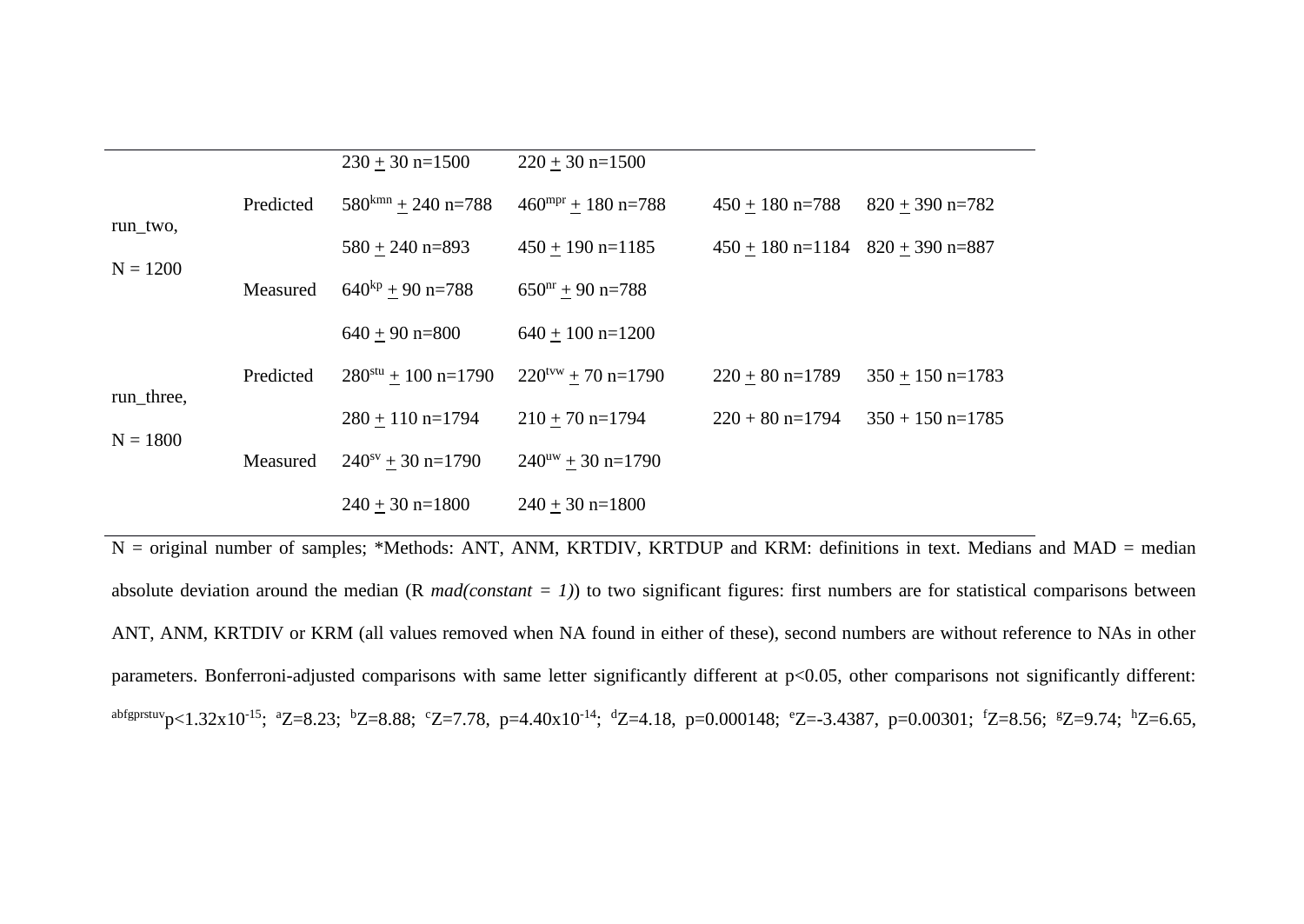p=1.72x10<sup>-10</sup>; <sup>i</sup>Z=7.77, p=4.80x10<sup>-14</sup>; <sup>j</sup>Z=-6.04, p=9.27x10<sup>-09</sup>; <sup>k</sup>Z=-3.63, p=0.00173; <sup>m</sup>Z=5.44, p=3.21x10<sup>-07</sup>; <sup>n</sup>Z=-4.03, p=0.000335; <sup>p</sup>Z=12.0;  $Z = -11.9$ ;  $Z = 9.86$ ;  $Z = 10.8$ ;  $Z = 10.7$ ;  $Z = 9.08$ ;  $Z = -7.56$ ,  $p = 2.36 \times 10^{-13}$ .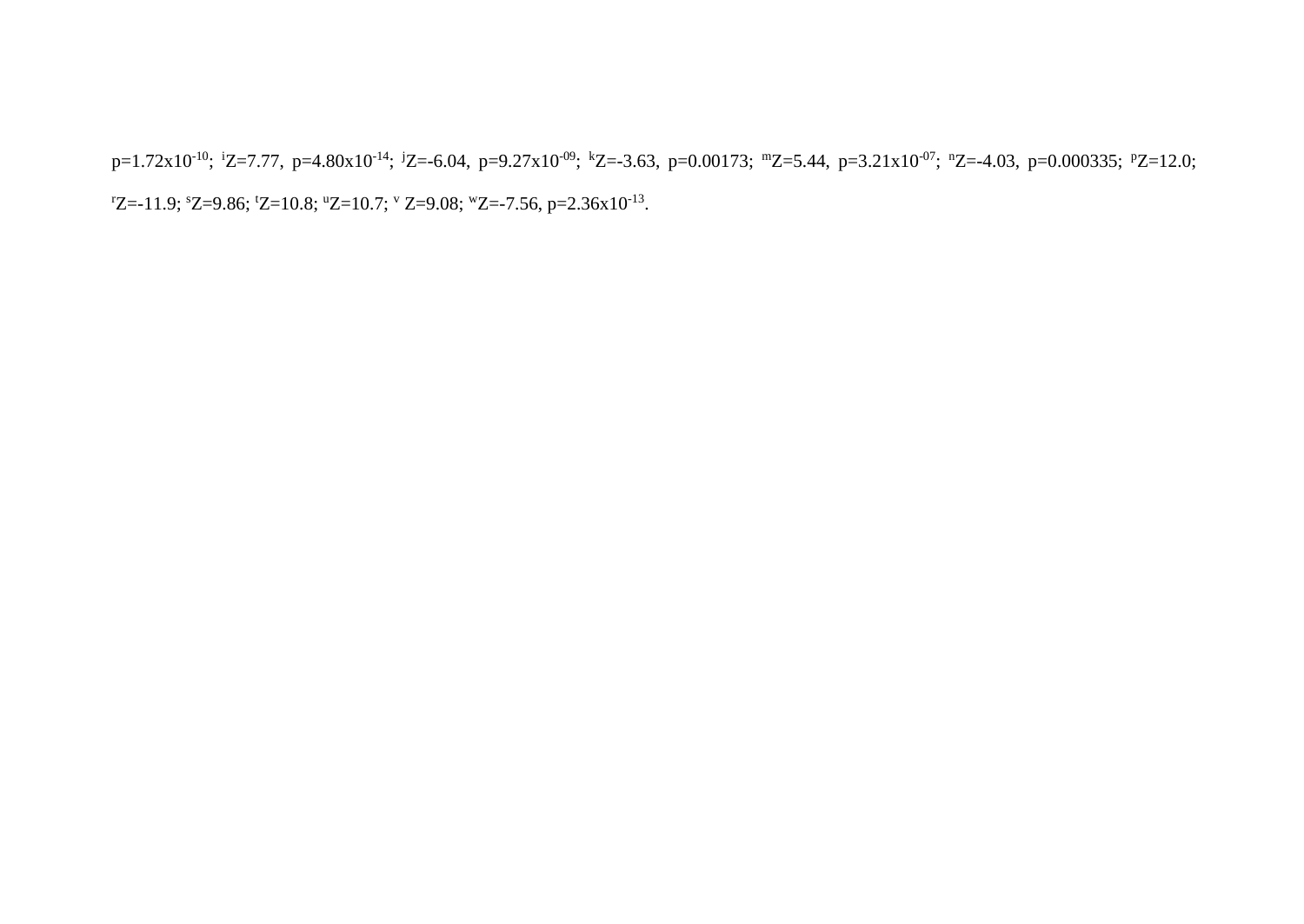**Table 3.** Predicted and measured sample sizes using Monte-Carlo Kruskal-Wallis tests, using samples derived from simulated populations for which ANOVA would be either difficult or impossible to process. Results from all Pearson types pooled from data for which ANT sample sizes were NA.

|                   |           | Estimates for 80% power (Median $\pm$ MAD) |                        |  |  |
|-------------------|-----------|--------------------------------------------|------------------------|--|--|
| <b>Simulation</b> | Type.     | <b>Monte-Carlo</b>                         | <b>Monte-Carlo</b>     |  |  |
| run, N            |           | <b>Kruskal-Wallis:</b>                     | <b>Kruskal-Wallis:</b> |  |  |
|                   |           | <b>KRTDIV</b> or <b>KRM</b>                | <b>KRTDUP</b>          |  |  |
| run_one,          | Predicted | $160 + 50$ n=405                           | $160 + 50$ n=404       |  |  |
| $N = 1800$        |           | $160 \pm 50$ n=405                         | $160 \pm 50$ n=404     |  |  |
|                   | Measured  | $150 + 40$ n=405                           |                        |  |  |
|                   |           | $150 + 40$ n=405                           |                        |  |  |
|                   | Predicted | $440^a + 190$ n=299                        | $440 + 190$ n=297      |  |  |
| run_two,          |           | $440 + 190$ n=299                          | $450 + 200$ n=299      |  |  |
| $N = 1200$        | Measured  | $670^a \pm 130$ n=299                      |                        |  |  |
|                   |           | $670 + 130$ n=307                          |                        |  |  |

 $N =$  original number of samples; Medians and  $MAD =$  median absolute deviation around the median (R  $mad(constant = 1)$ ) to two significant figures: first numbers are for statistical comparisons between KRTDIV and KRM (all values removed when NA found in KRTDIV or KRM), second numbers are without reference to NAs in KRTDIV, KRTDUP or KRM. run\_one: no significant difference between KRTDIV and KRM medians by Moods tests;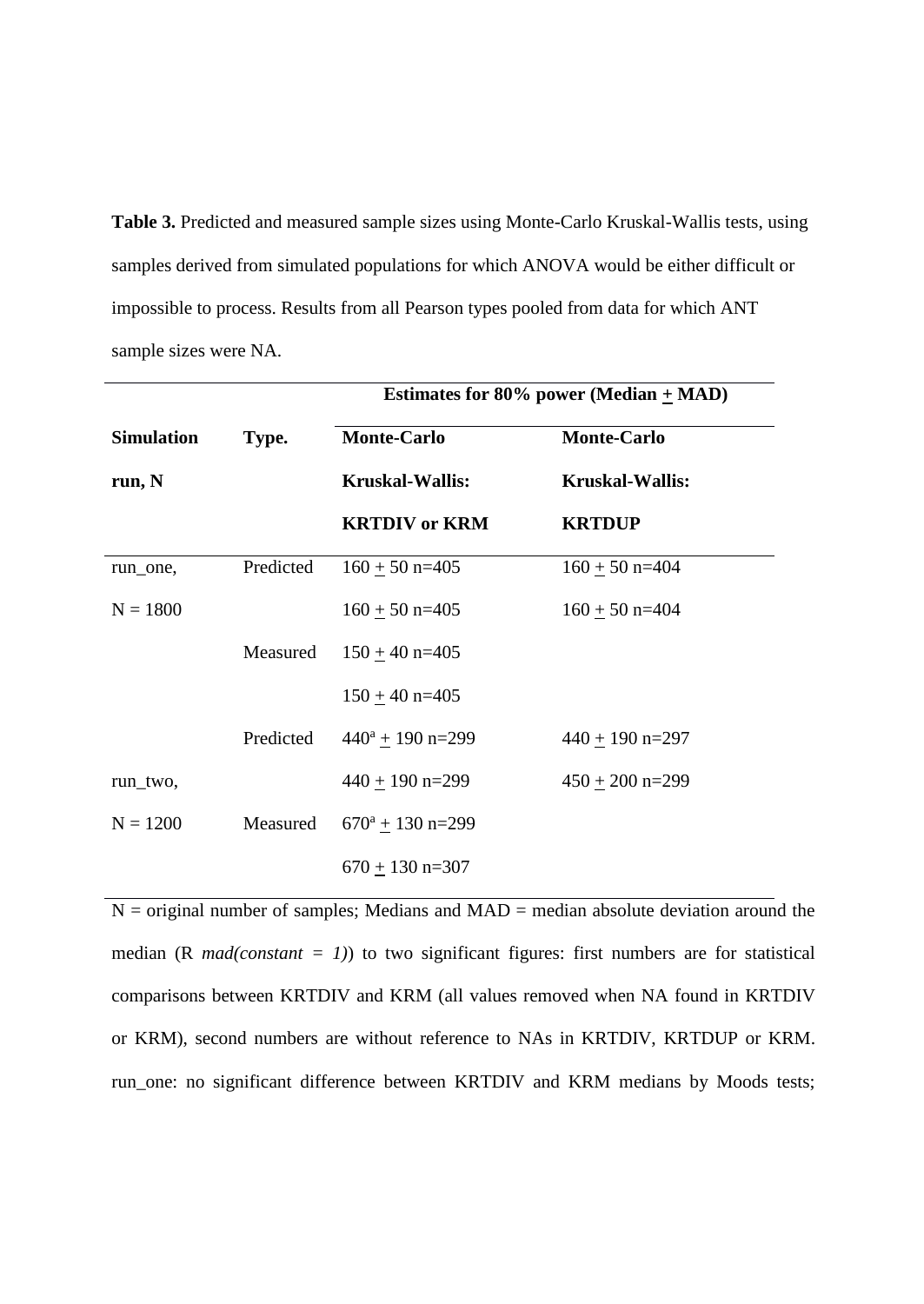run\_two  $^{\text{a}}$ Z=-7.36, p=1.89x10<sup>-13</sup>.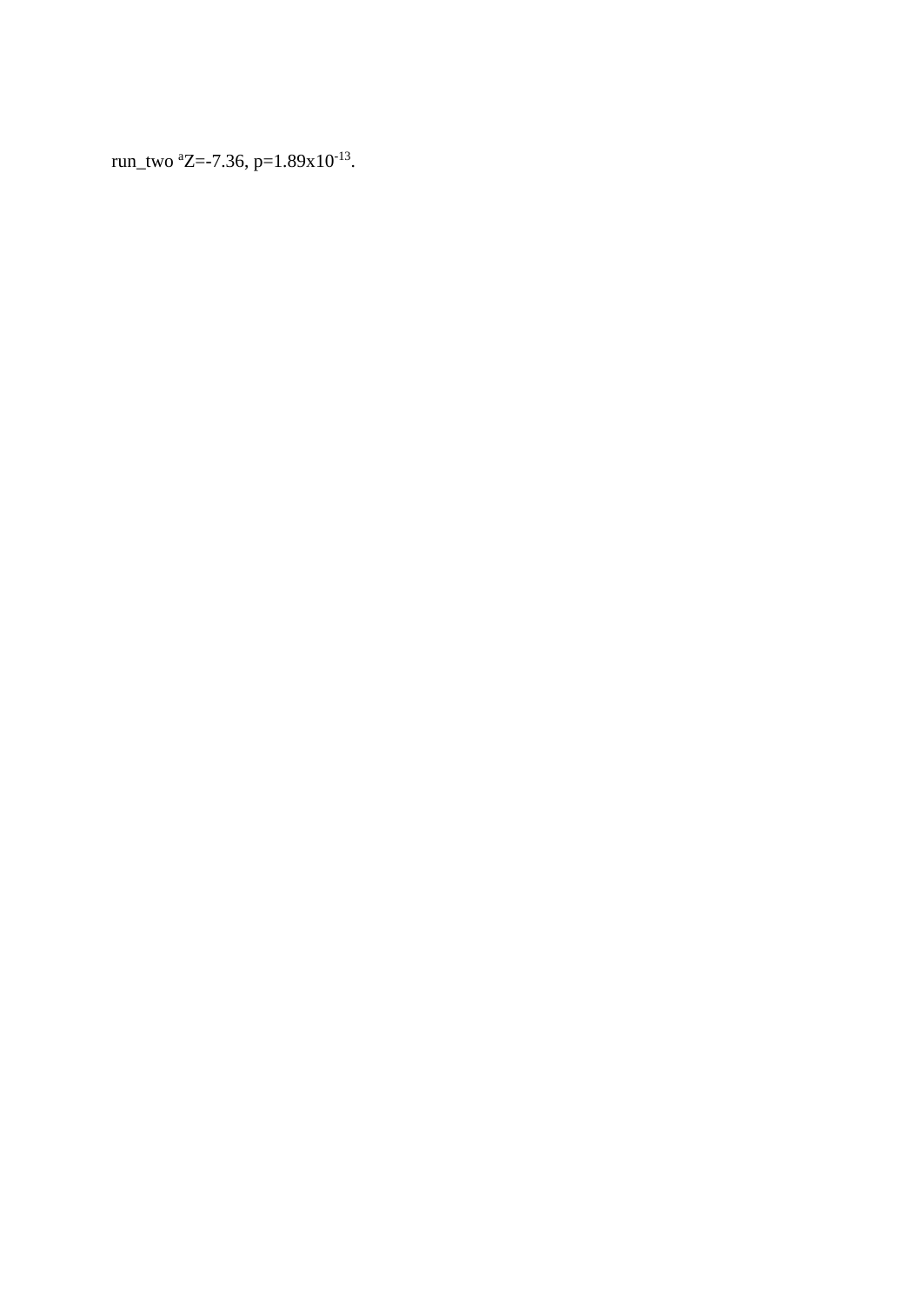**Table 4.** Predicted and measured Monte-Carlo sample sizes using ANOVA or Kruskal-Wallis tests, using samples derived from Medical study result datasets.

|                                                         |           | Estimates for 90% power (Median $\pm$ MAD) |                    |       |                            |                    |                |
|---------------------------------------------------------|-----------|--------------------------------------------|--------------------|-------|----------------------------|--------------------|----------------|
| <b>Study and source.</b>                                | Type.     | ANOVA,                                     |                    |       | Kruskal-Wallis***,         |                    |                |
|                                                         |           | <b>Sample sizes</b>                        | effect No.<br>Min. |       | <b>Sample sizes</b>        | effect No.<br>Min. |                |
|                                                         |           |                                            | $size**$           | fails |                            | $size**$           | fails          |
| (1) Systolic blood pressure; 3 groups of Predicted,     |           | $770 \pm 300^{ab}$                         | $0.56 + 0.021$     | 3     | $570 + 200^{\rm a}$        | $0.56 + 0.024$     | $\mathbf{1}$   |
| dialysis centers. $N_D = 15062$ ;                       | Measured, | n.c.                                       | n.c.               | n.c.  | $570 + 100^b$              | $0.58 + 0.011$     | $\overline{0}$ |
| (Prystacki et al., 2013). n=197/200.                    |           |                                            |                    |       |                            |                    |                |
| (2) Number of hours of sleep; 3 diabetes Predicted,     |           | $3300 + 1000^{\circ}$                      | $0.52 + 0.014$ 17  |       | $2300 + 600$ <sup>cd</sup> | $0.52 + 0.013$     | 13             |
| classes. $N_I = 13362$ ; (Dean et al., 2016). Measured, |           | n.c.                                       | n.c.               | n.c.  | $3100 + 300^{\rm d}$       | $0.53 + 0.0031$    | $\overline{0}$ |
| $n=79/100$ .                                            |           |                                            |                    |       |                            |                    |                |
| (3) High-density-lipoprotein cholesterol; 3 Predicted,  |           | $950 + 260$ <sup>efg</sup>                 | $0.50 + 0.028$     |       | $760 + 160^{\text{fhj}}$   | $0.50 + 0.031$     |                |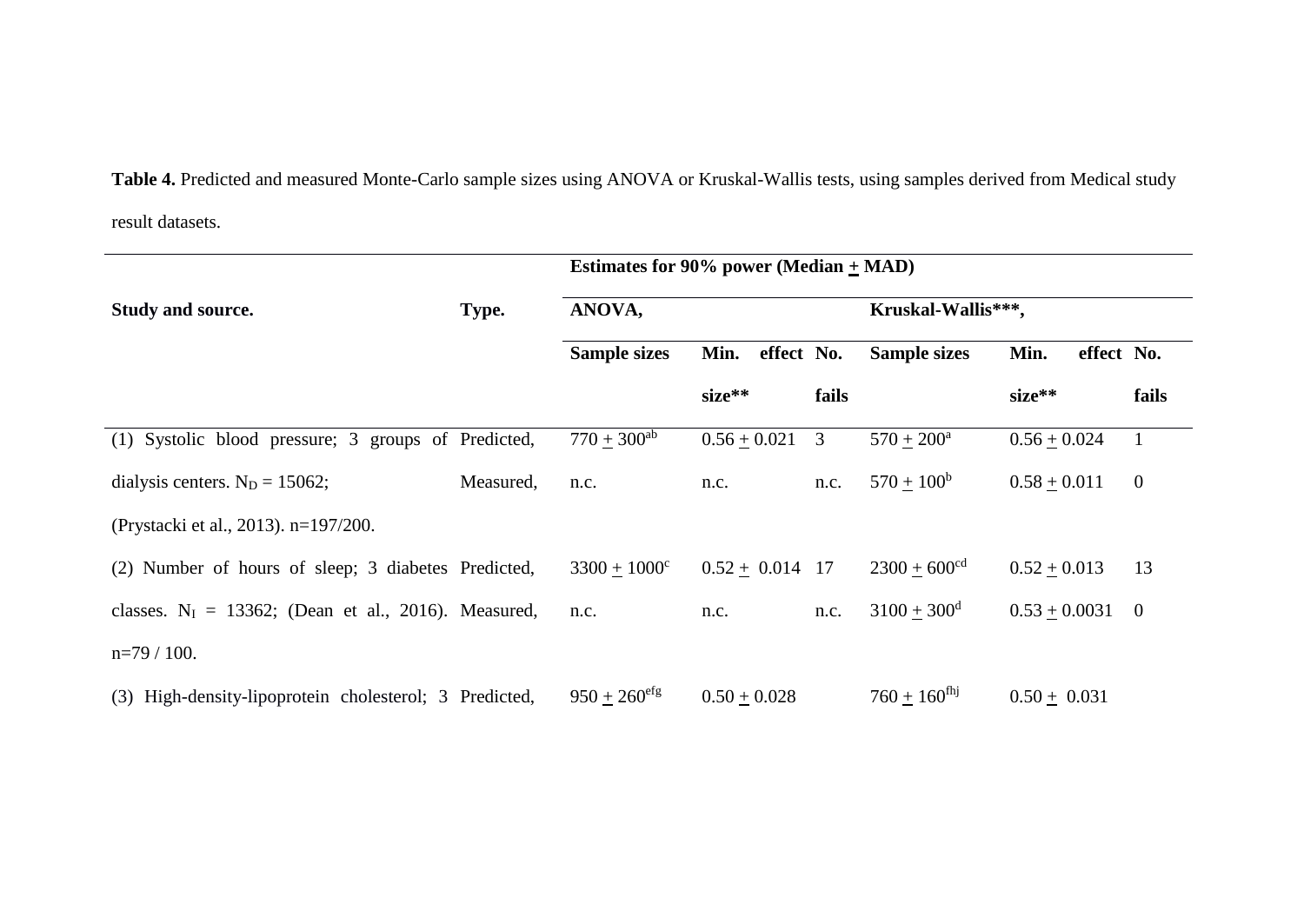marital status classes\*.  $N_I = 5079$ ; (Quan et al., 1997) n=185/200; Measured,  $460 + 70^{ehi}$   $0.52 + 0.022$   $390 + 40^{gij}$   $0.52 + 0.022$ 

ANOVA = analysis of variance; MAD = median absolute deviation; Min. = minimum; No. fails = number of failures; Predicted: sample sizes with 90% power from predicted distributions created from initial samples with (arbitrarily) approximately one third sample size. Measured: sample sizes with power measured at 90% from data randomly selected from datasets at increasing sample size. n = number of times prediction or measurement carried out. N<sub>D</sub> = number of dialysis treatments; N<sub>I</sub> = number of individuals. All results to two significant figures. Mood's test (R) [coin] *median\_test*) global values (2 df): (1) chi<sup>2</sup> =29.4, p=4.07x10<sup>-7</sup> (2) chi<sup>2</sup>=9.13, p=0.0104 (3) chi<sup>2</sup>=506, p<2.2x10<sup>-16</sup>; Bonferroni-adjusted comparisons with same letter significantly different at  $p<0.05$ , other comparisons not significantly different:  $^{\circ}Z=3.46$ ;  $p=0.00171$ ;  $^{\circ}Z=4.65$ , p=1.00x10<sup>-5</sup>; °Z=3.65, p=0.000263; <sup>d</sup>Z=3.49, p=0.001451; °Z=13.6, p<1.32x10<sup>-15</sup>; <sup>f</sup>Z=4.26, p=0.000124; <sup>g</sup>Z=18.2, p<1.32x10<sup>-15</sup>; <sup>h</sup>Z=-12.8, p=  $\lt 1.32 \times 10^{-15}$ ;  $\frac{1}{2}$  =7.38, p=9.55x10<sup>-13</sup>;  $\frac{1}{2}$ =18.0, p $\lt 1.32 \times 10^{-15}$ . \*after Johnson transformation. \*\*These are medians of minimum effect sizes detected or measured for each trial. \*\*\*Division method i.e. KRTDIV. n.c. = not calculable e.g. sample size reached maximum.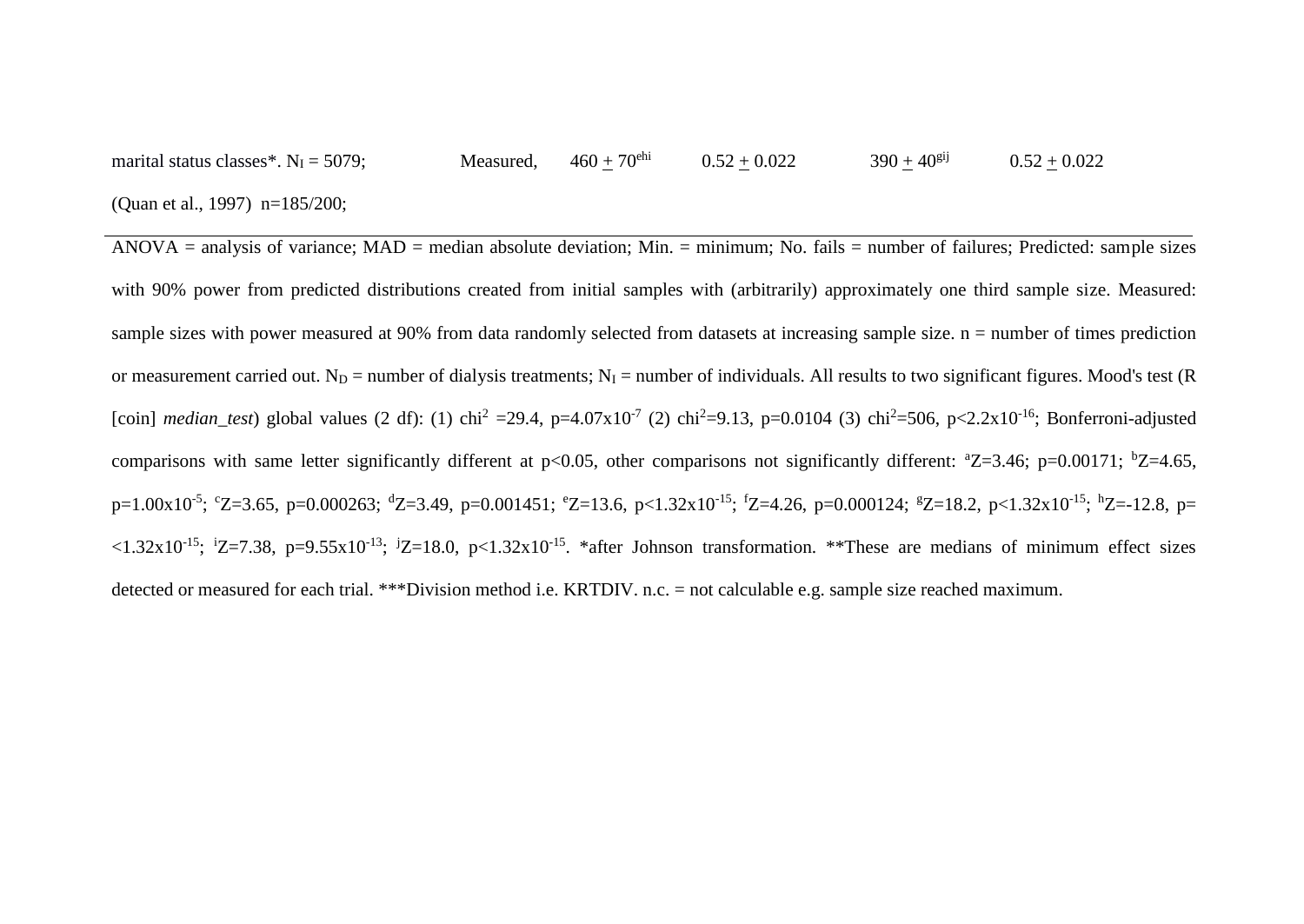#### **FIGURE LEGENDS.**

**Figure 1. Simulation run** three: group means: 100, 100-1, 100-2; variance 20. Medians of measured (ANM: ANOVA, KRM: Kruskal-Wallis) and Monte-Carlo predicted (ANT: ANOVA, KRTDIV: Kruskal-Wallis) sample sizes for 80% power. Error bars: 95% confidence intervals. For run settings, Methods and Population type definitions, see Tables 1,2.

**Figure 2. Simulation run\_one**: group means: 100, 100-0.5, 100-1; variance 5. Medians of measured (ANM: ANOVA, KRM: Kruskal-Wallis) and Monte-Carlo predicted (ANT: ANOVA, KRTDIV: Kruskal-Wallis) sample sizes for 80% power. Error bars: 95% confidence intervals. For run settings, Methods and Population type definitions, see Tables 1,2.

**Figure 3. Simulation run\_one relaxed**: group means: 100, 100-0.5, 100-1; variance 5; relaxed = samples chosen regardless of whether they satisfied ANOVA assumptions. Medians of measured (ANM: ANOVA, KRM: Kruskal-Wallis) and Monte-Carlo predicted (ANT: ANOVA, KRTDIV: Kruskal-Wallis) sample sizes for 80% power. Error bars: 95% confidence intervals. For run settings, Methods and Population type definitions, see Tables 1,2.

**Figure 4. Simulation run\_two**: group means: 100, 100-0.3, 100-0.55; variance 5. Medians of measured (ANM: ANOVA, KRM: Kruskal-Wallis) and Monte-Carlo predicted (ANT: ANOVA, KRTDIV: Kruskal-Wallis) sample sizes for 80% power. Error bars: 95% confidence intervals. For run settings, Methods and Population type definitions, see Tables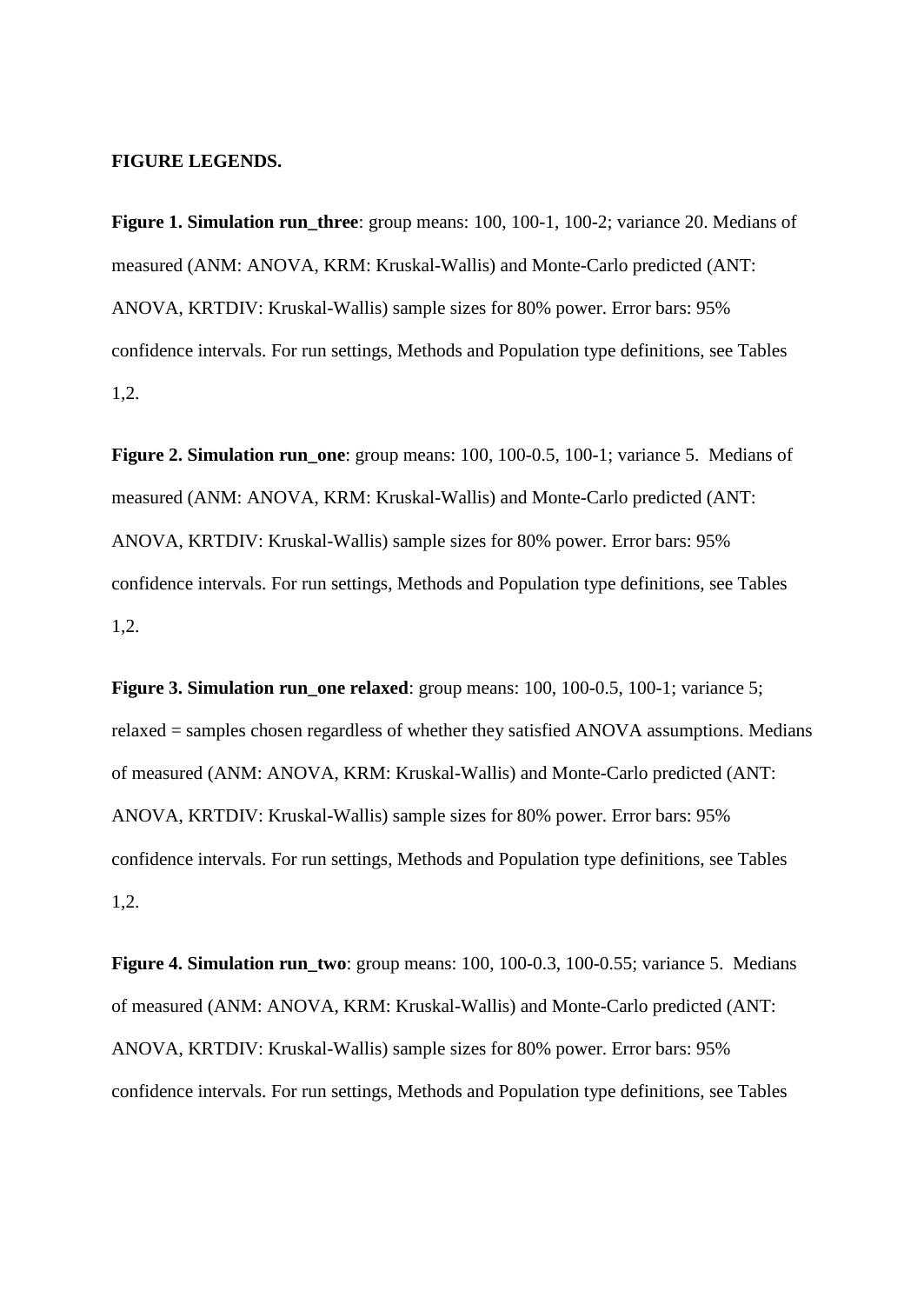# **Supplemental Figures.**



Figure OR1. Counts of predicted and measured sample sizes for 80% power in simulation run\_three. Power prediction: KRTDIV: Monte-Carlo Kruskal-Wallis power; ANT: Monte-Carlo ANOVA; Analytical: analytical ANOVA. Measured power: KRM: Kruskal-Wallis; ANM: ANOVA. For settings, see Fig 1.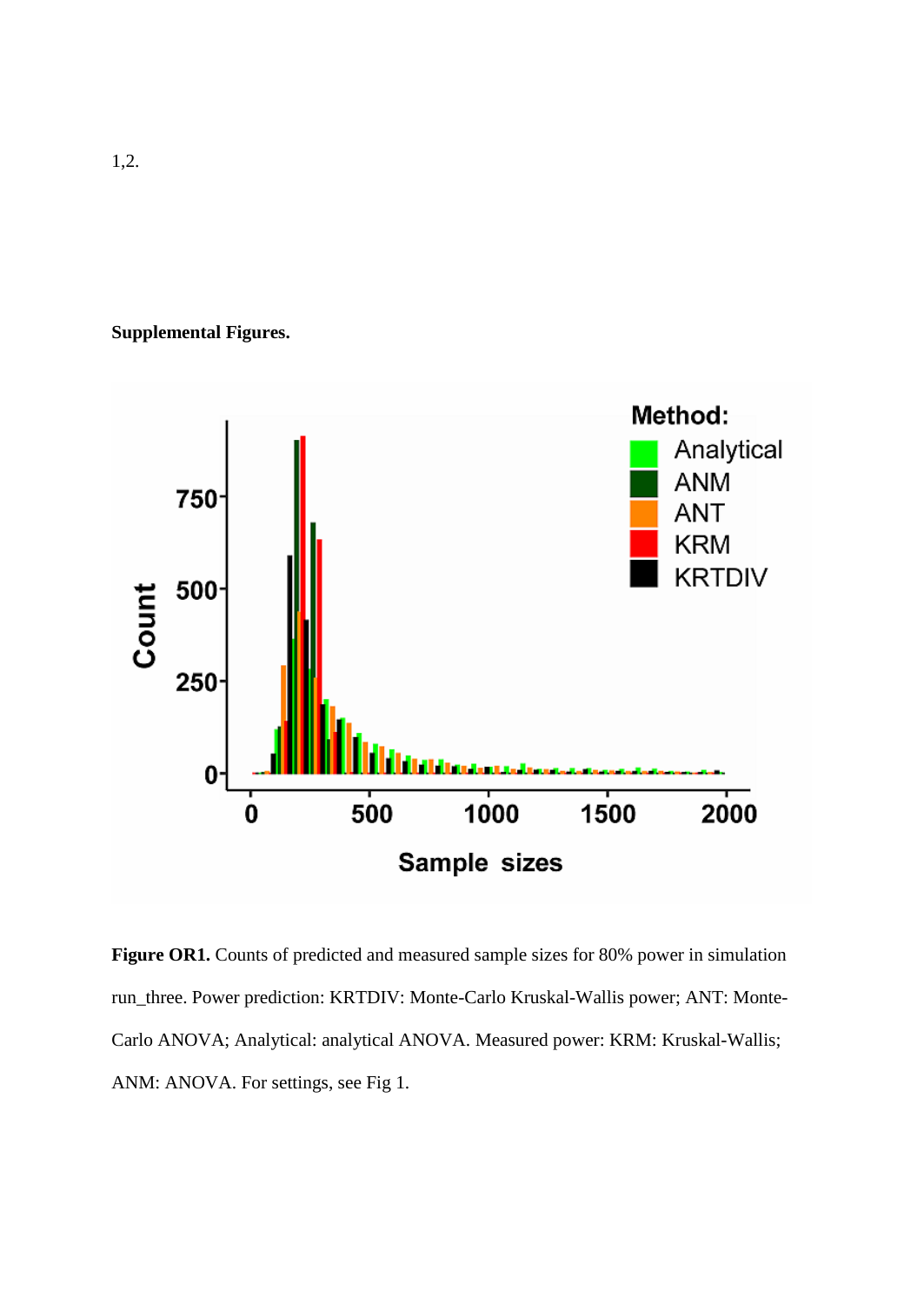

Figure OR2. Counts of predicted and measured sample sizes for power in run\_DIAB: Diabetes/sleep hours study. For abbreviations see Fig OR1.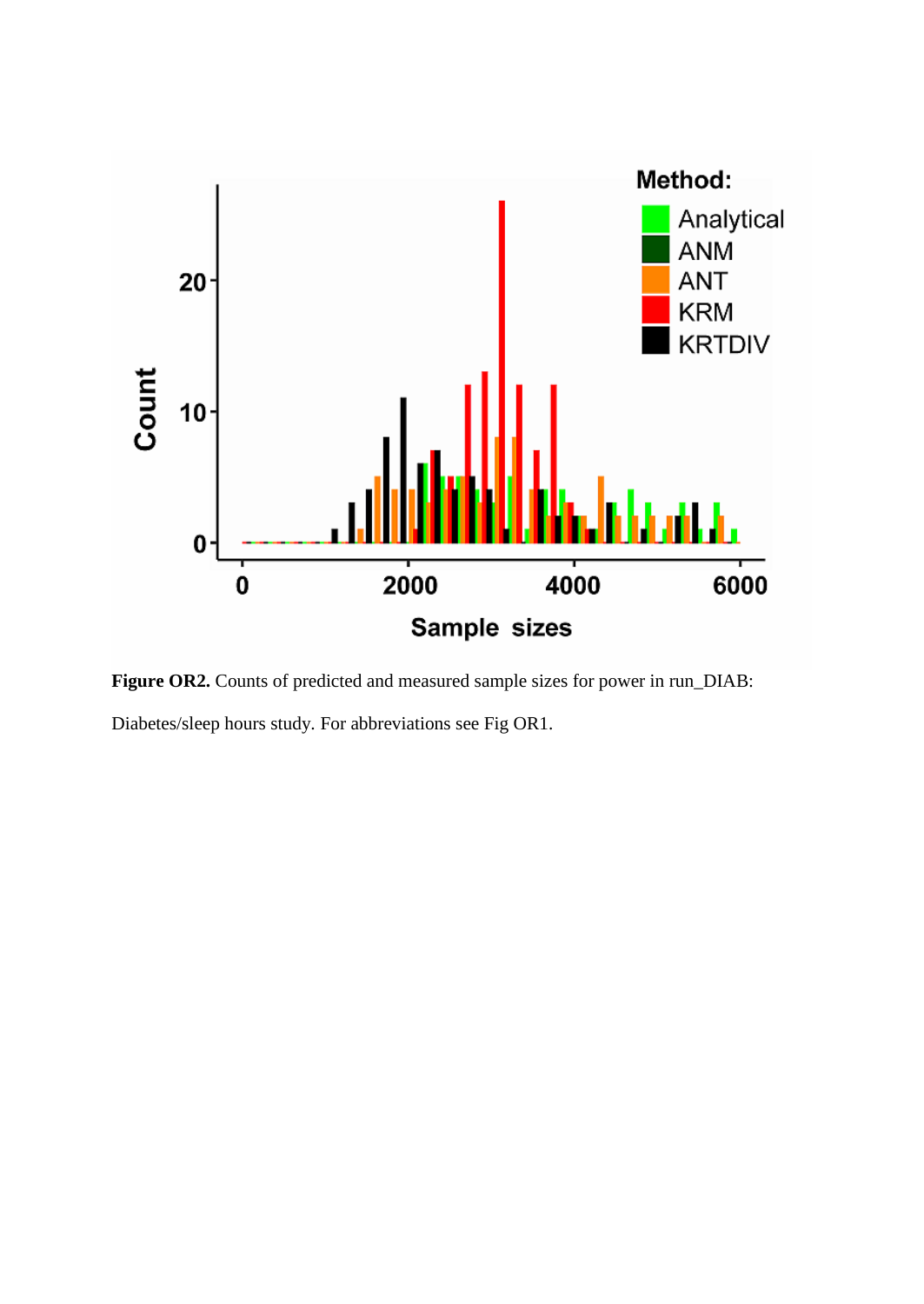

Figure OR3. Counts of predicted and measured sample sizes for power in run\_Dial: Dialysis/systolic blood pressure study. For abbreviations see Fig OR1.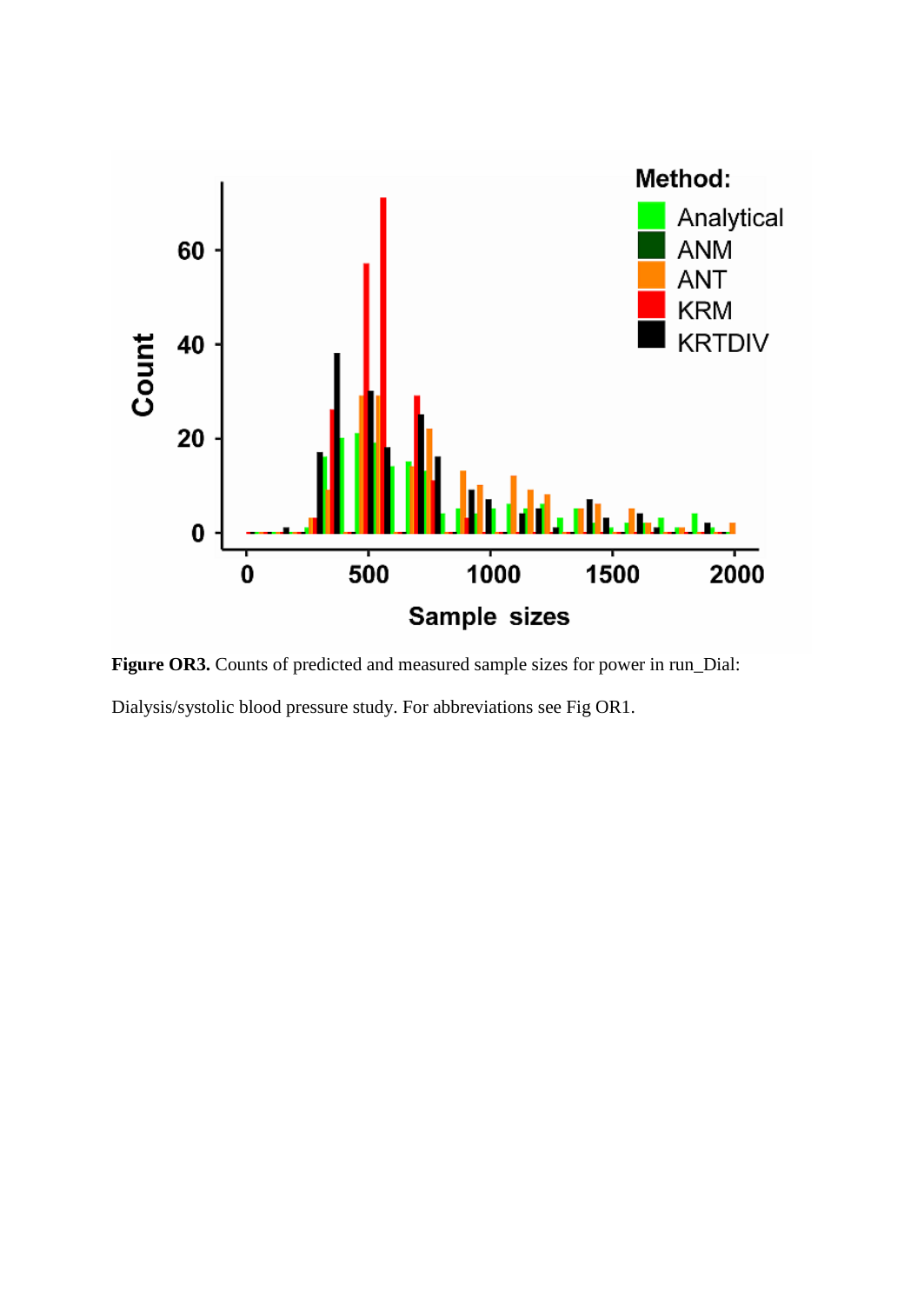

Figure OR4. Counts of predicted and measured sample sizes for power in run\_Marrelaxed: Marital status/high-density-lipoprotein cholesterol study with relaxed ANOVA conditions. For abbreviations see Fig OR1.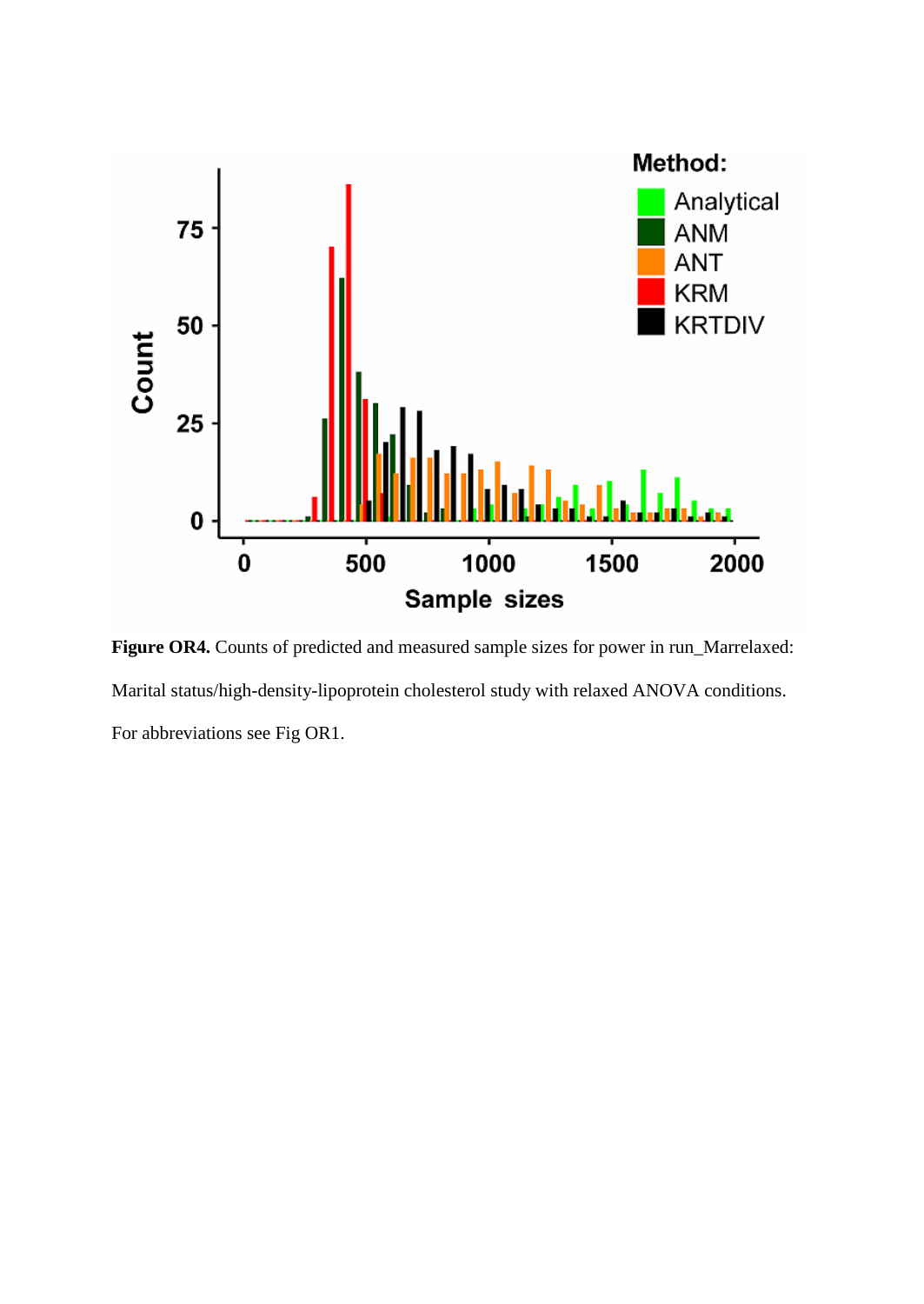

Figure OR5. Counts of predicted and measured sample sizes for power in simulation run\_one. For abbreviations see Fig OR1; for settings see Fig 2.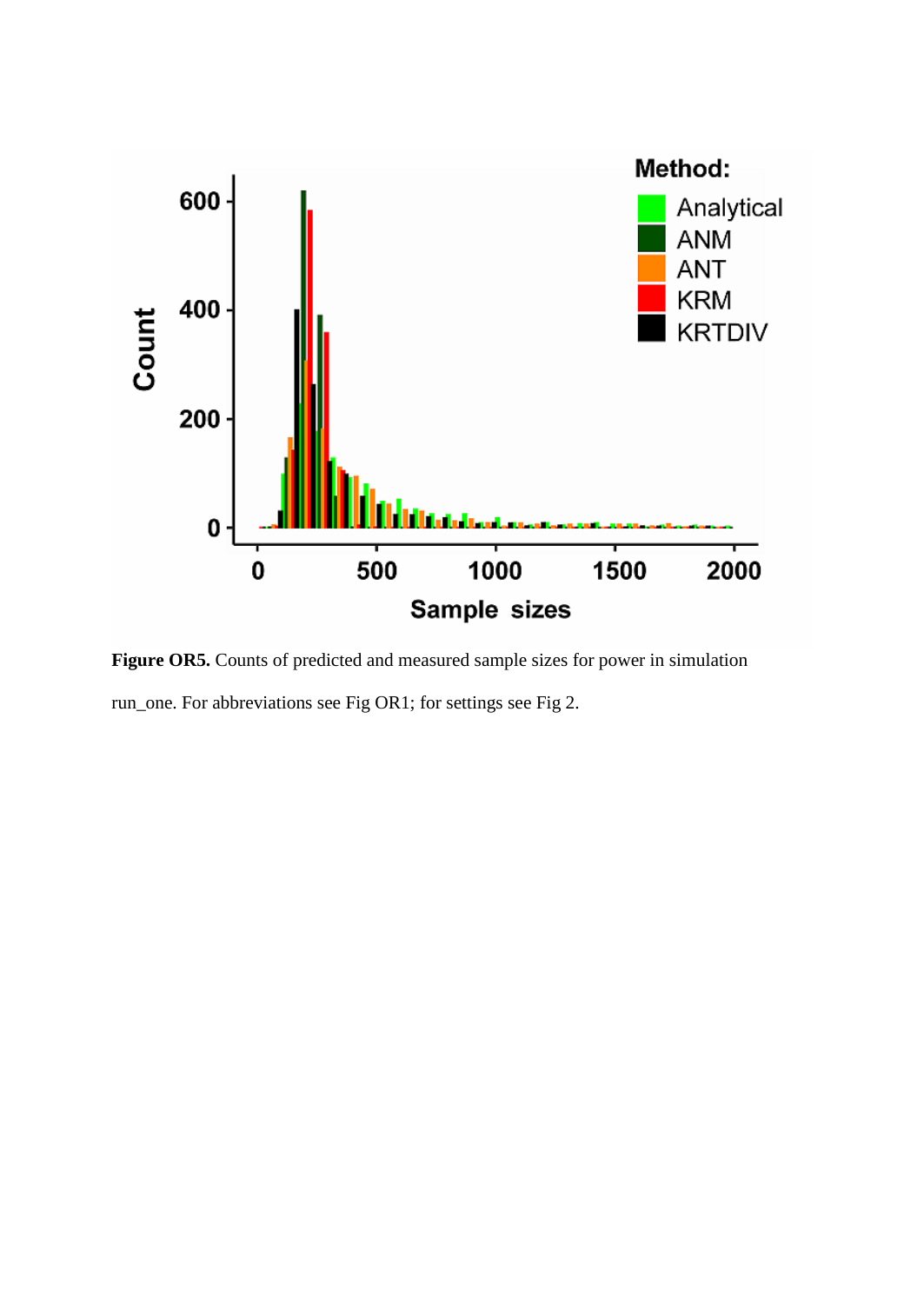

Figure OR6. Counts of predicted and measured sample sizes for power in simulation run\_one with relaxed ANOVA conditions. For abbreviations see Fig OR; for settings see Fig 3.